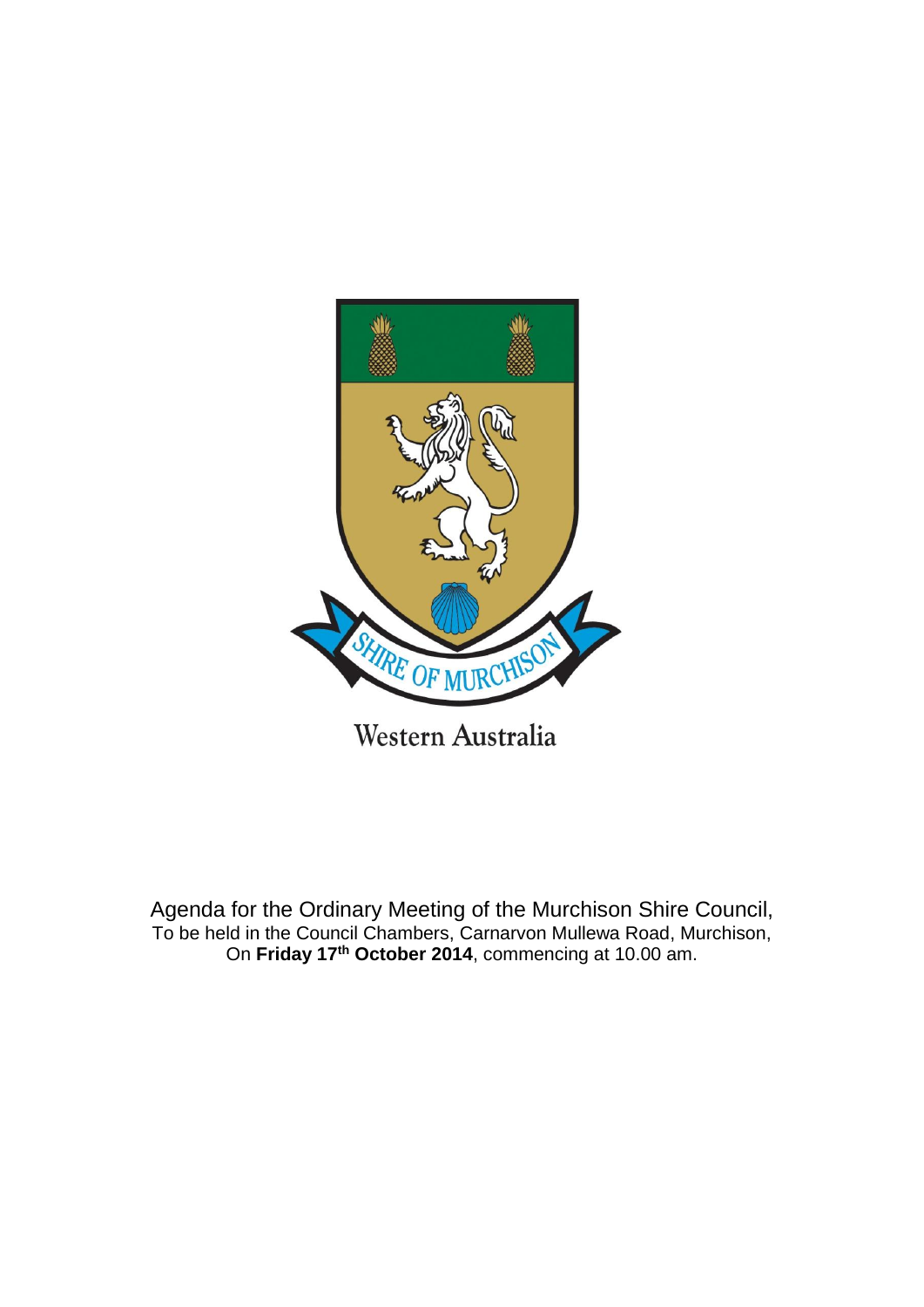| 1.  | DECLARATION OF OPENING/ANNOUNCEMENT OF VISITORS 3                                                                                                 |  |
|-----|---------------------------------------------------------------------------------------------------------------------------------------------------|--|
| 2.  | RECORD OF ATTENDANCE/APOLOGIES/LEAVE OF ABSENCE 3                                                                                                 |  |
| 3.  | RESPONSE TO PREVIOUS PUBLIC QUESTIONS TAKEN ON NOTICE 3                                                                                           |  |
| 4.  |                                                                                                                                                   |  |
|     | 4.1                                                                                                                                               |  |
| 5.  |                                                                                                                                                   |  |
| 6.  |                                                                                                                                                   |  |
| 7.  | NOTICE OF ITEMS TO BE DISCUSSED BEHIND CLOSED DOORS3                                                                                              |  |
| 8.  |                                                                                                                                                   |  |
|     | 8.1                                                                                                                                               |  |
| 9.  | ANNOUNCEMENTS BY PRESIDING PERSON WITHOUT DISCUSSION3                                                                                             |  |
| 10. | PETITIONS/DEPUTATIONS/PRESENTATIONS/SUBMISSIONS 4                                                                                                 |  |
| 11. |                                                                                                                                                   |  |
| 12. |                                                                                                                                                   |  |
| 13. |                                                                                                                                                   |  |
|     | 13.1                                                                                                                                              |  |
|     | 13.2                                                                                                                                              |  |
|     | 13.3                                                                                                                                              |  |
| 14. |                                                                                                                                                   |  |
|     | 14.1<br>14.2                                                                                                                                      |  |
|     |                                                                                                                                                   |  |
| 15. | 15.1                                                                                                                                              |  |
|     | 15.2                                                                                                                                              |  |
|     |                                                                                                                                                   |  |
|     | Financial Activity Statements to 30th SEPTEMBER 201416<br>16.1                                                                                    |  |
|     | 16.2                                                                                                                                              |  |
|     |                                                                                                                                                   |  |
|     | 17.1                                                                                                                                              |  |
|     | 17.2                                                                                                                                              |  |
|     | Tender MU 12.2014 - Supply, Spray and Cover Bituminous Products21<br>17.3<br>Tender MU 13.2014 - Supply and Deliver Sealing Aggregates 22<br>17.4 |  |
| 18. |                                                                                                                                                   |  |
|     | 18.1                                                                                                                                              |  |
|     | 18.2                                                                                                                                              |  |
|     | 18.3                                                                                                                                              |  |
|     | 18.4                                                                                                                                              |  |
| 19. |                                                                                                                                                   |  |
| 20. |                                                                                                                                                   |  |
| 21. |                                                                                                                                                   |  |
| 22. |                                                                                                                                                   |  |
| 23. |                                                                                                                                                   |  |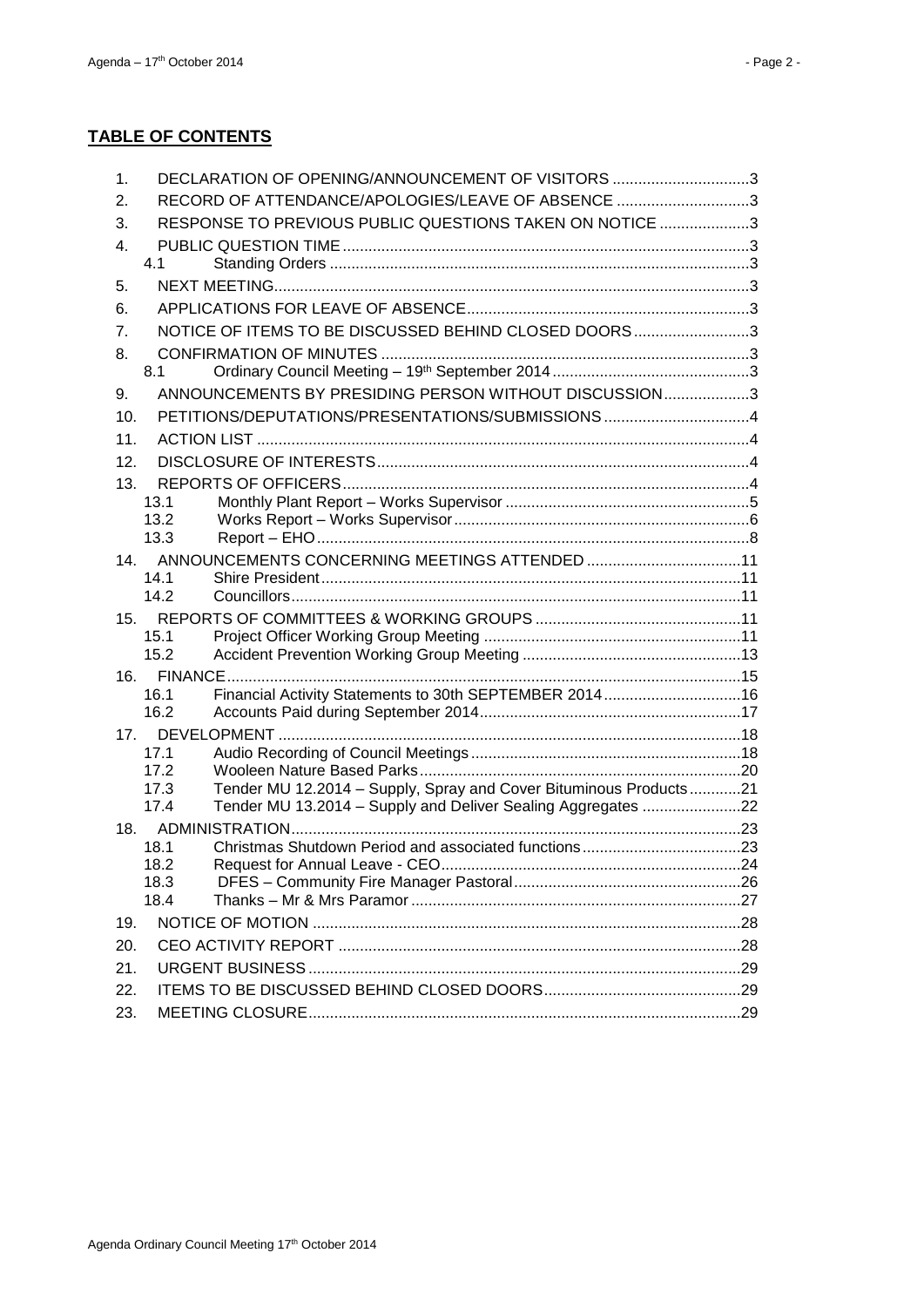# <span id="page-2-0"></span>**1. DECLARATION OF OPENING/ANNOUNCEMENT OF VISITORS**

# <span id="page-2-1"></span>**2. RECORD OF ATTENDANCE/APOLOGIES/LEAVE OF ABSENCE**

# <span id="page-2-2"></span>**3. RESPONSE TO PREVIOUS PUBLIC QUESTIONS TAKEN ON NOTICE**

Nil.

# <span id="page-2-3"></span>**4. PUBLIC QUESTION TIME**

#### <span id="page-2-4"></span>**4.1 Standing Orders**

*Council Decision:*

**Moved: Councillor Seconded: Councillor**

**That the following Local Law-Standing Orders 2001 be stood down:**

8.2 Limitation on the number of speeches

8.3 Duration of speeches

**Carried/Lost For: Against:**

# <span id="page-2-5"></span>**5. NEXT MEETING**

The next meeting is scheduled for Friday 21st November 2014.

# <span id="page-2-6"></span>**6. APPLICATIONS FOR LEAVE OF ABSENCE**

# <span id="page-2-7"></span>**7. NOTICE OF ITEMS TO BE DISCUSSED BEHIND CLOSED DOORS**

There are two items concerning tenders for sealing works on the Carnarvon-Mullewa Road and Beringarra-Pindar road which council may wish to go behind closed doors for as per recent tender practices.

#### <span id="page-2-8"></span>**8. CONFIRMATION OF MINUTES**

#### <span id="page-2-9"></span>**8.1 Ordinary Council Meeting – 19th September 2014**

#### **Background:**

Minutes of the Ordinary Meeting of Council have previously been circulated to all Councillors.

#### **Recommendation:**

That the minutes of the Ordinary Council meeting held on 19<sup>th</sup> September 2014 be confirmed as an accurate record of proceedings

#### **Voting Requirements:**

Simple majority

| <b>Council Decision:</b><br><b>Moved: Councillor</b> | <b>Seconded: Councillor</b> |                 |
|------------------------------------------------------|-----------------------------|-----------------|
| $\sim$                                               |                             |                 |
| <b>Carried/Lost</b>                                  | For:                        | <b>Against:</b> |

# <span id="page-2-10"></span>**9. ANNOUNCEMENTS BY PRESIDING PERSON WITHOUT DISCUSSION**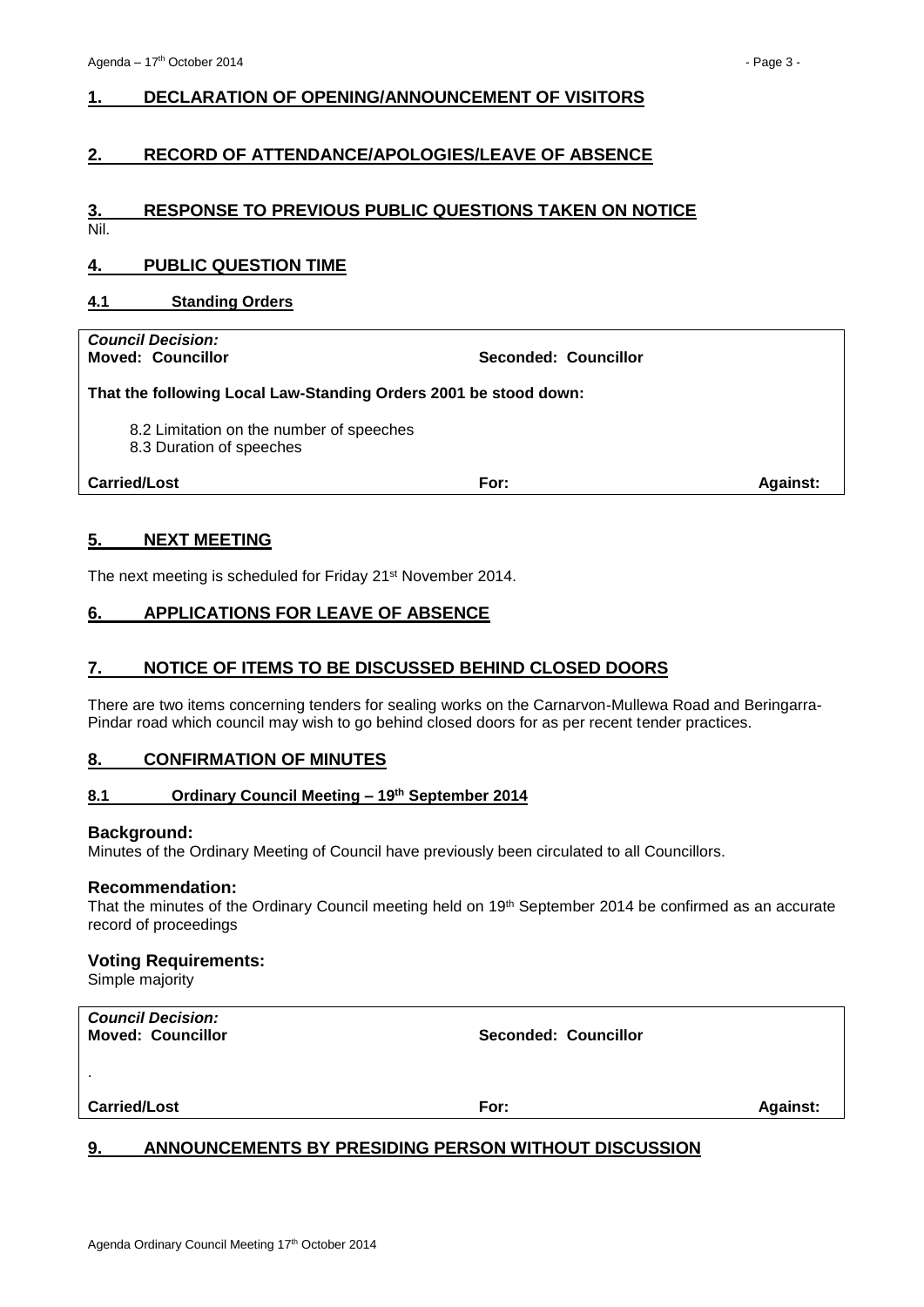# <span id="page-3-0"></span>**10. PETITIONS/DEPUTATIONS/PRESENTATIONS/SUBMISSIONS**

# <span id="page-3-1"></span>**11. ACTION LIST**

| <b>No</b> | <b>Item</b>                                                         | <b>Action</b>                                                                                                                                                                                                                                      | <b>Status</b>                                                                                          |
|-----------|---------------------------------------------------------------------|----------------------------------------------------------------------------------------------------------------------------------------------------------------------------------------------------------------------------------------------------|--------------------------------------------------------------------------------------------------------|
| 1.        | <b>Establishment of Working</b><br>Group for Accident<br>Prevention | Inaugural meeting held on 24th September.<br>Details later in agenda                                                                                                                                                                               | See item today under<br>section 15.                                                                    |
| 2.        | <b>Community Project Officer</b>                                    | Inaugural meeting held on 24 <sup>th</sup> September.<br>Details later in agenda                                                                                                                                                                   | See item today under<br>section 15.                                                                    |
| 3.        | <b>Roadhouse Operators</b>                                          | Current roadhouse operator will finish up at the<br>end of October. New operators sourced and<br>paperwork/training/change-over underway.                                                                                                          | Progressing                                                                                            |
| 4.        | <b>New Staff House</b>                                              | Shoreline Outdoor world are doing verandah<br>week starting 13th October<br>Quotes for concrete called.<br>Septic and leach drains completed and approved.                                                                                         | Progressing                                                                                            |
| 5.        | <b>ULP Tank at Roadhouse</b>                                        | Petro Industrial hope to be on site week starting<br>3rd November to complete works.                                                                                                                                                               | Progressing                                                                                            |
| 6.        | Lawn Bowls                                                          | Evergreen have been advised of their successful<br>tender and are formalising project.<br>Awaiting confirmation of date they will be on site.<br>Possibly November/December or if not early 2015                                                   | Progressing                                                                                            |
| 7.        | Laundry &<br><b>Accommodation Units</b>                             | Fleetwood contacted and design amended to<br>reflect better bathroom layout.<br>Awaiting confirmation of timeline so we can<br>ensure site preparation, plumbing & power works<br>to suit.                                                         | Progressing                                                                                            |
| 8.        | Power supply issues                                                 | JMG contacted and clarification of points<br>provided. Works authorised per council<br>resolution. Steve Dart on site on 26th September<br>to install data logger and discussed issues.<br>Crowe electrical contacted and is to provide<br>quotes. | Still awaiting quotes<br>from Crowe.<br>Still awaiting feedback<br>from Steve Dark.<br>CEO chasing up. |

# **Recommendation:**

That the Action List be accepted.

# **Voting Requirements:**

Simple majority

| <b>Council Decision:</b><br><b>Moved: Councillor</b> | <b>Seconded: Councillor</b> |                 |
|------------------------------------------------------|-----------------------------|-----------------|
| <b>Carried/Lost</b>                                  | For:                        | <b>Against:</b> |

# <span id="page-3-2"></span>**12. DISCLOSURE OF INTERESTS**

# <span id="page-3-3"></span>**13. REPORTS OF OFFICERS**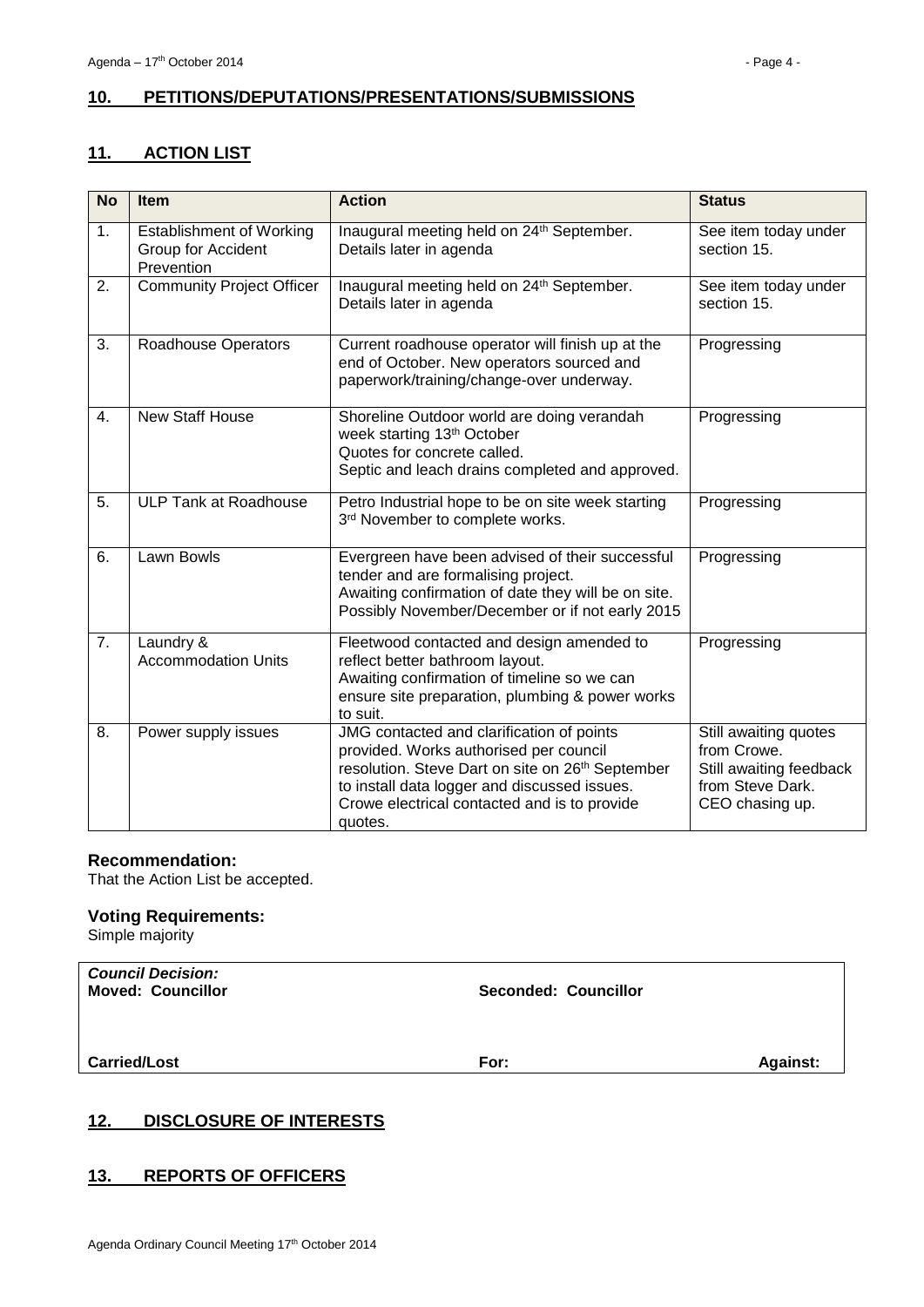# <span id="page-4-0"></span>**13.1 Monthly Plant Report – Works Supervisor**

| <b>September 2014</b>          |      |                | <b>Hours</b> |              | <b>YTD</b> |              |             |              |                        |
|--------------------------------|------|----------------|--------------|--------------|------------|--------------|-------------|--------------|------------------------|
|                                |      |                |              | <b>Start</b> | <b>End</b> | <b>Total</b> |             |              | <b>Operating Costs</b> |
| <b>Plant Item</b>              | Year | <b>Rego</b>    | 1 July '14   | Hrs/kms      | Hrs/km     | <b>Month</b> | <b>YTD</b>  | <b>Plant</b> | <b>Fuel</b>            |
| Cat Grader 12H P.02            | 2005 | <b>MU 141</b>  | 11288        | 11592        | 11744      | 152          | 456         | 3277.33      | 9719.86                |
| Cat Grader 12M P.03            | 2008 | <b>MU 51</b>   | 7398         | 7670         | 7841       | 171          | 443         | 14709.37     | 9505.35                |
| <b>Volvo Loader P.27</b>       | 2006 | MU 65          | 6386         | 6574         | 6616       | 42           | 230         | 4680.81      | 4601.79                |
| Komatsu Dozer P.11             | 1997 |                | 8208         |              | not used   |              | $\mathbf 0$ |              |                        |
| <b>Bomag Padfoot P.68</b>      | 2013 | 1EIG124        | 345          | 416          | 498        | 82           | 153         | 2107.70      | 3364.43                |
| JD Grader P.01                 | 2011 | MU 121         | 4650         | 4948         | 5118       | 170          | 468         | 2705.31      | 13274.77               |
| <b>Bomag Roller P.43</b>       | 2012 | 1DVH736        | 1757         | 1945         | 2054       | 109          | 297         | 2528.51      | 3773.11                |
| Cat 938G Loader P.41           | 2004 | <b>MU 193</b>  | 4389         | 4468         | 4518       | 50           | 129         | 1912.85      | 2193.45                |
| Kenworth P/Mover P.61          | 2004 | <b>MU 000</b>  | 31510        | 33441        | 34626      | 1185         | 3116        | 288.57       | 6619.86                |
| Iveco P/Mover P.09             | 2003 | 1AGW988        | 283980       | 285563       | 288190     | 2627         | 4210        | 4140.60      | 4460.81                |
| Nissan UD P.07                 | 2009 | 000 MU         | 167522       | 169125       | 170981     | 1856         | 3459        | 1446.25      | 3079.32                |
| <b>Iveco Tipper Conv P.10</b>  | 2004 | <b>MU00</b>    | 168987       | 170722       | 171341     | 619          | 2354        | 2639.40      | 7451.33                |
| Generator 1-110kva             | 2011 |                | 13642        | 13752        | 13764      | 12           | 122         | 32328.37     | 33223.43               |
| Generator 2-110kva             | 2011 |                | 9340         | 10713        | 11421      | 708          | 2081        |              |                        |
| <b>Maintenance Gen P.33</b>    |      |                | 3460         | 4318         | 4558       | 240          | 1098        | 659.96       | 2742.83                |
| <b>Construction Gen P.32</b>   |      |                | 17605        | 18878        | 19550      | 672          | 1945        | 448.49       | 4424.60                |
| Kubota 6kva Gen P.66           | 2012 |                | 4567         | 4567         | 4658       | 91           | 91          | 3080.31      | 2514.66                |
| <b>Mitsubishi Canter P.06</b>  | 2010 | 01 MU          | 111110       | 117526       | 119606     | 2080         | 8496        | 6237.67      | 1764.12                |
| <b>Isuzu Construction P.64</b> | 2013 | <b>MU 140</b>  | 30477        | 3616         | 38754      | 35138        | 8277        | 853.88       | 2883.79                |
| Toyota Prado P.55              | 2012 | MU 0           | 22827        | 24940        | 26545      | 1605         | 3718        | 832.11       | 438.34                 |
| <b>RAV4 P.63</b>               | 2013 | MU 1011        | 19904        | 20745        | 22850      | 2105         | 2946        | 631.85       | 269.61                 |
| Great Wall P.57                | 2012 | MU 167         | 26939        | 32308        | 33828      | 1520         | 6889        | 992.00       | 992.00                 |
| <b>Isuzu Dmax P.28</b>         | 2009 | <b>MU 300</b>  | 174896       | 178553       | 179,613    | 1060         | 4717        | 2393.52      | 730.36                 |
| <b>Toyota Hilux P.40</b>       | 2011 | MU 1018        | 134119       | 139279       | 145,870    | 6591         | 11751       | 920.70       | 1574.76                |
| Isuzu T/Top P.54               | 2005 | MU 1002        | 140946       | 145119       | 146,000    | 881          | 5054        | 705.98       | 1053.10                |
| Mercedes PTV P.60              | 2004 | MU 1009        | 98834        | 99265        | 99531      | 266          | 697         | 0.00         | 120.56                 |
| Side Tipper P.18               | 2001 | MU2010         | 45770        | 49286        | 50458      | 1172         | 4688        | 426.30       | n/a                    |
| Side Tipper P.17               | 2001 | MU 662         | 79971        | 82772        | 83211      | 439          | 3240        | 234.30       | n/a                    |
| Roadwest S/Tipper P.67         | 2013 | 1T0Q427        | 14745        | 17781        | 18963      | 1182         | 2625        | 554.87       | n/a                    |
| Tri-Axle L/L Float P.13        | 2008 | MU 663         | 13502        | 35251        | 17272      | $-17979$     | 3770        | 517.50       | n/a                    |
| 45ft Flat Top P.59             | 1978 | 1THH060        | 0            | 0            | 0          | 0            | 0           | 405.00       | n/a                    |
| No. 2 Float P.14               | 2001 | <b>MU 2004</b> | 46143        | 49586        | 51909      | 2323         | 5766        | 921.30       | n/a                    |
| 30000L W/Tanker P.24           | 2005 | MU 2024        | 37646        | 39381        | 40000      | 619          | 2354        | 1376.80      | n/a                    |
| Dog Fuel Trailer P.48          | 1979 | MU 2026        |              |              |            |              | n/a         | 0            | n/a                    |
| Dog Fuel Trailer P. 49         | 1972 | <b>MU 2005</b> |              |              |            |              | n/a         | 252.00       | n/a                    |
| Dolly 1-Red P.05               | 2001 | MU 2003        | 30526        | 32491        | clock      | broken       | 1965        | 124.50       | n/a                    |
| Dolly 2-Black P.08             | 2000 | <b>MU 2009</b> | 18377        | 21301        | 22561      | 1260         | 4184        | 124.50       | n/a                    |
| New/H Ford Tractor             | 2006 | <b>MU 380</b>  | 1719         | 17446        | 1756       | $-15690$     | 37          | 0.00         | 69.22                  |
| <b>Forklift</b>                |      |                | 12037        | 12076        | 12092      | 16           | 55          | 0.00         | 108.67                 |
| Caravans                       |      |                |              |              |            |              | n/a         | 4079.92      | n/a                    |
| JD Ride on Mower               |      |                | 460.3        | 476.2        | 492        | 15.8         | 31.7        | 0            | small plant            |
| <b>Generator Perkins P.34</b>  |      | H/Maint        | 0            |              | No clock   |              |             | 1847.95      | small plant            |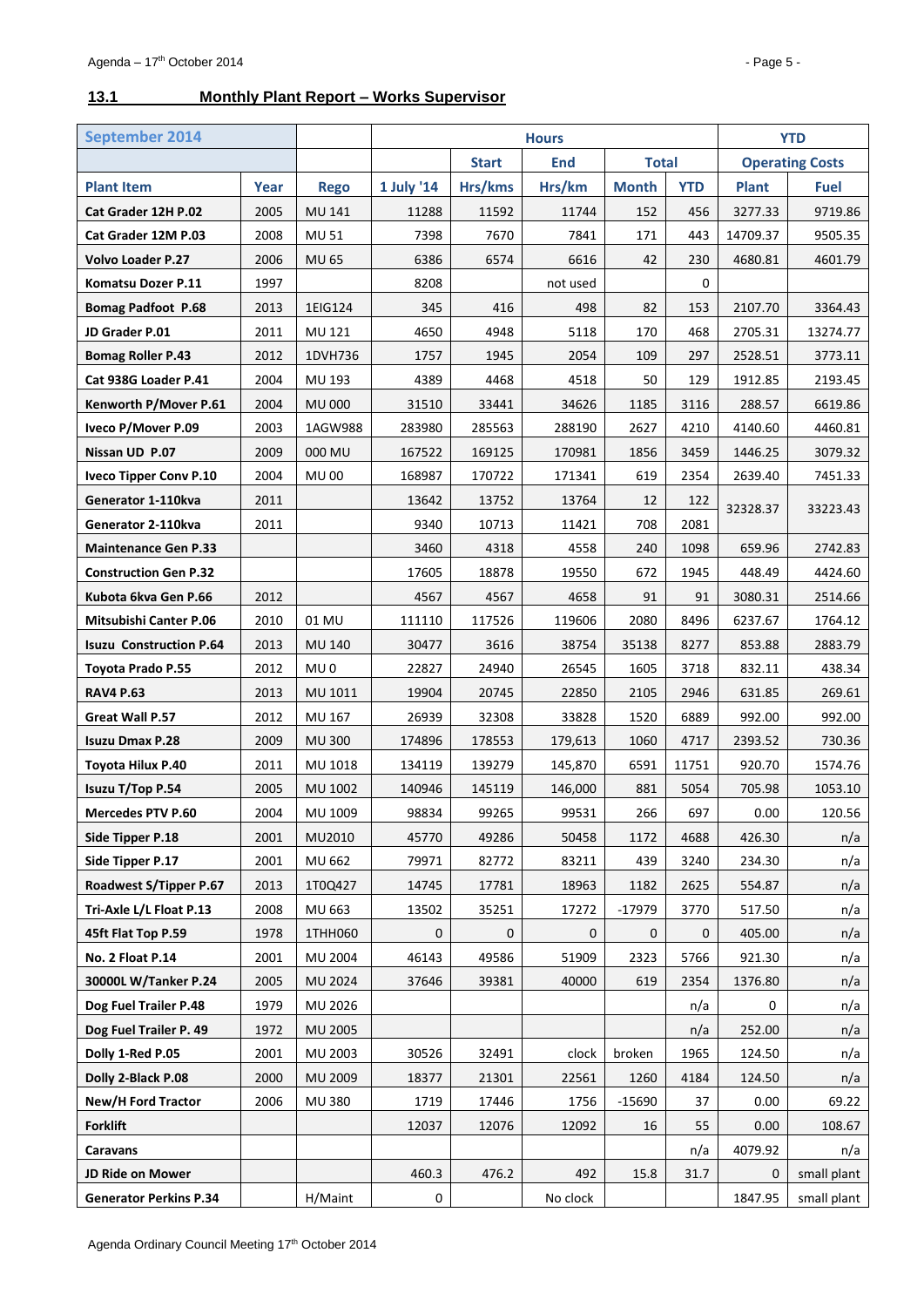| Generator 9KVA P.65             | 2013 | Mechanic | 1423 | no reading |     |                  | <b>F72</b><br><i><b>JIJ.IL</b></i> |
|---------------------------------|------|----------|------|------------|-----|------------------|------------------------------------|
| <b>Heavy Maint Trailer P.62</b> |      | MU 446   |      | n/a        | n/a | דר 120<br>1315.Z | n/a                                |

#### <span id="page-5-0"></span>**13.2 Works Report – Works Supervisor**

#### **Construction Crew**

Works on the Carnarvon-Mullewa Road between Byro and Curbur forming up. Gravel sheeting is all but completed with just the final tidying up to be done - (if rain comes) more rubber tyre rolling and dressing up of drains.

Crew have completed the works ripping up the 2.5km of calcrete section south of Tin Hut Creek (ripping up a 6m wide section x .200 deep in the centre of the road ) and pulling in fresh material (that was cut off over years of maintenance grading) mixed and crushed then laid back down and re-rolled.

Also in the works program and while in this area a 1.2km section (from the 70km mark north) just south of the calcrete section was reformed up and sheeted with calcrete then wet and rolled.

The crew as of Monday the 6/10/2014 are working on the Woodleigh-Byro road works program which required a re-dress of some sharp corners and gravel sheeting of stony section.

Thanks to Andrew Whitmarsh of Byro Station for the wet hire (including operator) of his dozer while the shire dozer is in town for repairs.

With the completion of works on the Woodleigh-Byro road crew will then move down to the next works program lifting up two sections of road. The first section is 800m long just north of Mt Narryer and the second section is 1.3km south of Mt Narryer. Both of these sections require pulling in, forming up and sheeting as both sections have water laying on road in wet weather.

#### **Maintenance Crew**

The shire maintenance crew has (with the help of Squires Resources contractor for 2 days) completed the full maintenance grade on the Carnarvon –Mullewa road (just in time for the Landor races traffic) from the Murchison River to the south boundary.

Crew as of Monday 6/10/2014 are now back on the grading program with a full maintenance grade of the Woodleigh-Byro, Mt Narryer-Muggon, Butchers track roads.

#### **CSIRO Beringarra-Pindar - Additional Maintenance Grading**

THEM contractors have completed the additional maintenance grading of the Beringarra-Pindar Road starting approx. 45km north of Pindar and finishing approx. 33.5km north of Mc Nabbs road. Total approx. 90km

The works were completed in 14 days with 140hrs of Grading = approx. 6.4km p/day plus 6hrs mobe/demobe. Total cost Inc GST = \$21,170.00

#### **Flood Damage Repairs**

Crew are moving along quite well with the repairs to the flood damage section in the north of the shire. At last report 01/10/2014 all works/repairs on Erong-Yunda have been completed. This includes the light/heavy maintenance grading.

Crew are now working on the Beringarra-Mt Gould Road. This road will take a bit of time as material (calcrete) is to be carted from the pit 6.5km west of Milly-Milly to Beringarra and then 4-5km up the Beringarra-Mt Gould road making about a 75km round trip

With completion of flood repairs on the Beringarra-Mt Gould road crew will then move down to the Mileura-Nookawarra road doing flood repairs plus repairs of a short section on the Beringarra-Cue road just south of Mileura woolshed.

#### **Staff Leave**

Brian - A/L 12th - 19<sup>th</sup> Sept,  $6<sup>th</sup> + 1/2$  day 7<sup>th</sup> Oct Brian - RDO's 22nd Sept, 3rd Oct Trevor Barndon - 30<sup>th</sup> Sept, 1<sup>st</sup> and 2<sup>nd</sup> Oct Stuart Broad - 2<sup>nd</sup>, 6<sup>th</sup> and 7<sup>th</sup> Oct Dale Murphy - 8<sup>th</sup> and 9<sup>th</sup> Oct

#### **General – Works Supervisor**

Friday 12/09/2014 -21/09/2014 up at Flood damage works (Jox dad not to good) Monday 15/09/2014 spoke to THEM contractor about the additional maintenance grading 18km south of Yuin plus meeting at shire office. Friday 19/09/2014 Council meeting 24/09/2014 8hrs on construction grader 01/10/2014 pegging corners on Woodleigh-Byro road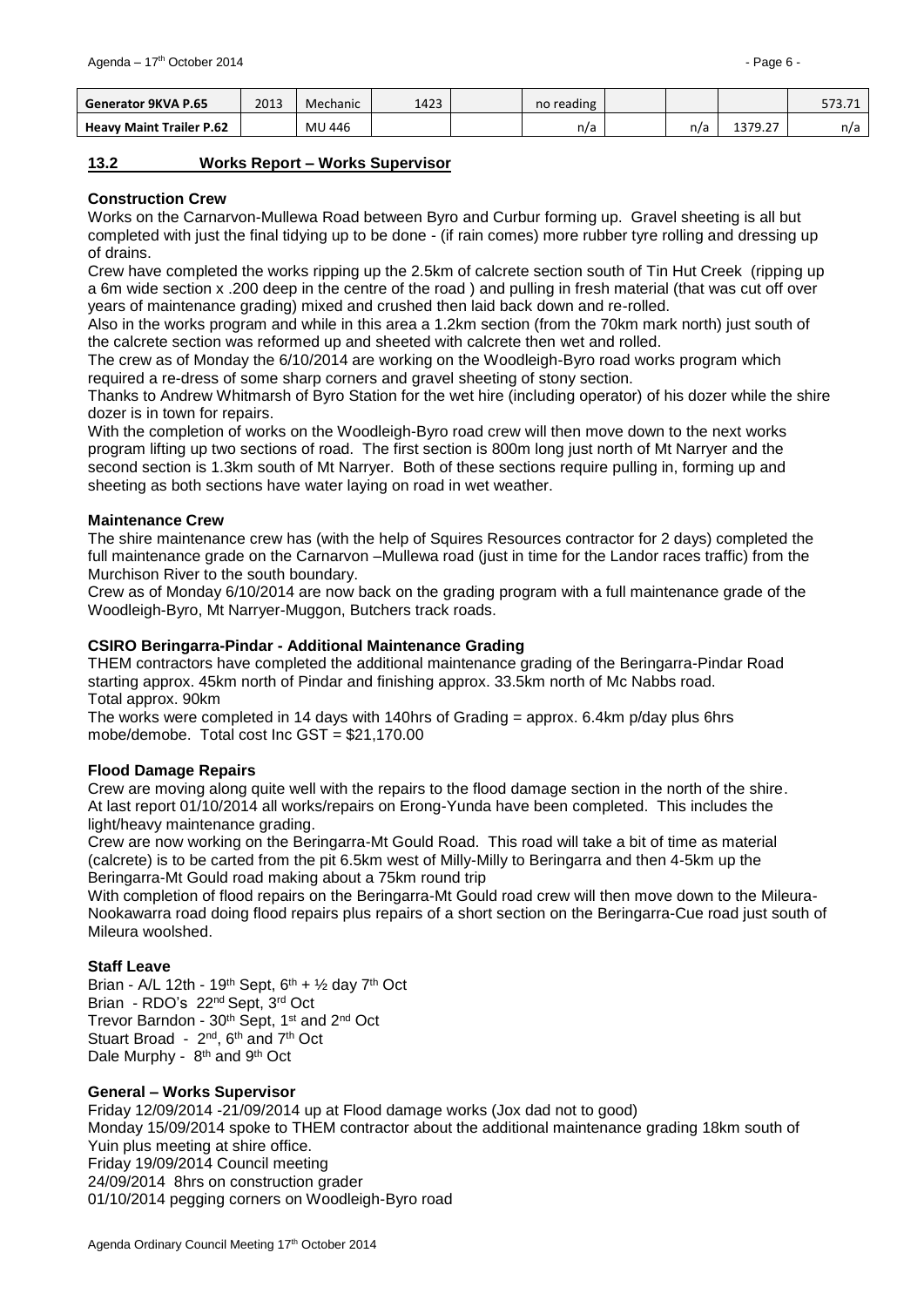#### **Heavy Maintenance Program**

Ivor Dumbris has been appointed as the new crew member to take over the Heavy Maintenance/General Works position on the shire. Ivor is 59 years old and has been working at the Shire of Chapman Valley for about 3 years. He also has had his own smash repair business in Northampton. Ivor will commence work on the 27/10/2014.

|                                |                   | <b>ROADS GRADED</b>           |                                                   |                                          |
|--------------------------------|-------------------|-------------------------------|---------------------------------------------------|------------------------------------------|
| Name                           | Length of<br>Road | SLK's<br>Graded<br>this month | Heavy-Road<br>Maintenance/Repairs<br>Loader-truck | Comments                                 |
| Beringarra /Pindar             | 319.80km          |                               |                                                   |                                          |
| Erong                          | 63.12km           |                               |                                                   |                                          |
| Beringarra/Byro                | 90.89km           |                               |                                                   |                                          |
| Twin-Peaks/Wooleen             | 47.65km           |                               |                                                   |                                          |
| Boolardy/Kalli                 | 57.30km           |                               |                                                   |                                          |
| Byro/Woodleigh                 | 71.00km           | 30km                          |                                                   |                                          |
| New Forrest/Yallalong          | 36.18km           |                               |                                                   |                                          |
| M <sup>c</sup> Nabb/Twin-peaks | 49.75km           |                               |                                                   |                                          |
| Yallalong-West                 | 34.46km           |                               |                                                   |                                          |
| Mileura/Nookawarra             | 49.08km           |                               |                                                   |                                          |
| Muggon                         | 38.75km           |                               |                                                   |                                          |
| Manfred                        | 34.55km           |                               |                                                   |                                          |
| Beringarra/Mt Gould            | 34.80km           |                               |                                                   |                                          |
| Tardie/Yuin                    | 13.20km           |                               |                                                   |                                          |
| Innouendy                      | 9.30km            |                               |                                                   |                                          |
| <b>Boolardy Homestead</b>      | 2.00km            |                               |                                                   |                                          |
| <b>Yunda Homestead</b>         | 32.80km           | 32.8km                        |                                                   | <b>Under Flood Damage</b>                |
| Meeberrie Woolleen             | 25.22km           |                               |                                                   |                                          |
| Mt Wittenoom                   | 37.55km           |                               |                                                   |                                          |
| Woolleen/Mt Wittenoom          | 33.85km           |                               |                                                   |                                          |
| Beringarra Cue                 | 109.82km          |                               |                                                   |                                          |
| Boolardy Wooleen               | 19.08km           |                               |                                                   |                                          |
| Kalli Cue East                 | 21.87km           |                               |                                                   |                                          |
| <b>Coodardy Noondie</b>        | 19.92km           |                               |                                                   |                                          |
| <b>Butchers Track</b>          | 64.54km           |                               |                                                   |                                          |
| <b>Butchers Muggon</b>         | 23.80km           |                               |                                                   |                                          |
| <b>Murchison Settlement</b>    | 2.00km            | 2km                           |                                                   |                                          |
| Pinegrove Yallalong            | --------          |                               |                                                   |                                          |
| Carnarvon-Mullewa              | 278.63km          | 100km                         |                                                   | 2 days contractor south<br>of settlement |
| Woolgorong-South               | 15.00km           |                               |                                                   |                                          |
|                                |                   |                               |                                                   |                                          |
| Errabiddy-Bluff                | 12km              | 12km                          |                                                   |                                          |
| Air strip Graded               |                   |                               |                                                   |                                          |

Total graded this month 176.8km

#### **Recommendation:**

That the Work's Supervisor's report be accepted.

#### **Voting Requirements:**

Simple majority

| <b>Council Decision:</b><br><b>Moved: Councillor</b> | Seconded: Councillor |                 |
|------------------------------------------------------|----------------------|-----------------|
| <b>Carried/Lost</b>                                  | For:                 | <b>Against:</b> |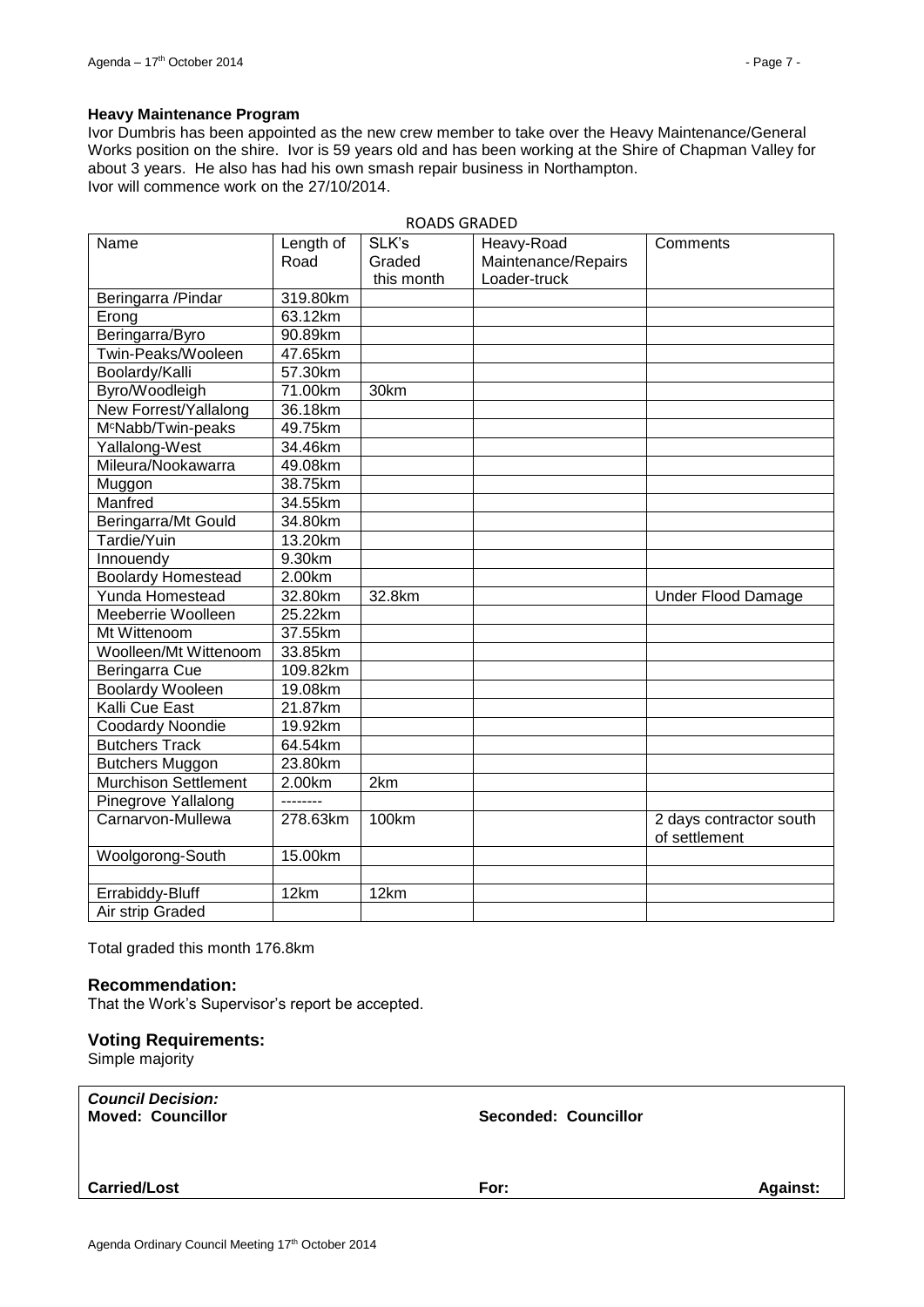# <span id="page-7-0"></span>**13.3 Report – EHO**

# **ACTION SHEET**

Council's Environmental Health Officer – Philip Swain

# **Date: 6 – 8 October 2014 Next visit proposed April/May 2015**

| <b>Date</b> | <b>Subject</b>                                                                                            | <b>Action Taken</b>                                                                                                                                                                                                                                                                                                                                                                                                                                                                                                                                                                                                                                                                                                                                                                                                                                    |  |  |
|-------------|-----------------------------------------------------------------------------------------------------------|--------------------------------------------------------------------------------------------------------------------------------------------------------------------------------------------------------------------------------------------------------------------------------------------------------------------------------------------------------------------------------------------------------------------------------------------------------------------------------------------------------------------------------------------------------------------------------------------------------------------------------------------------------------------------------------------------------------------------------------------------------------------------------------------------------------------------------------------------------|--|--|
| 2/10/2014   | <b>Annual Waste</b><br>Audit                                                                              | I have completed the Annual Waste audit for the DER and the<br>same has been submitted.<br><b>Action: No further action</b>                                                                                                                                                                                                                                                                                                                                                                                                                                                                                                                                                                                                                                                                                                                            |  |  |
| 2/10/2014   | <b>Annual Food</b><br><b>Business</b><br>Report                                                           | I have completed the Food Act Report for the Department of<br>Health and the same has been submitted.<br><b>Action: No further action</b>                                                                                                                                                                                                                                                                                                                                                                                                                                                                                                                                                                                                                                                                                                              |  |  |
| 6/10/2014   | Wooleen<br><b>Station Food</b><br>Business,<br><b>Lodging House</b><br>and Caravan<br>Park<br>Inspections | Report to Council prepared to approve the location as a Nature<br>Based Park to enable the operation to continue and be compliant<br>with the Caravan and Camping Ground Regulations. There are<br>some issues that will require addressing however the Shire must<br>seek the Ministers approval for the Nature Based Park as it is<br>within 50km of the Shire's existing caravan park facility.<br>Action: Council resolution and letter to Minister to be<br>finalised.                                                                                                                                                                                                                                                                                                                                                                            |  |  |
| 6/10/2014   | <b>Water Supply</b><br>Murchison<br>Settlement                                                            | In May at the full Council meeting the following was resolved;<br>That Council resolves to;<br>(i) Retain the existing reticulated water supply within the<br>Murchison Settlement as a non-potable supply;<br>(ii) Direct Administration to install appropriate signage identifying<br>the non-potable status of the water supply throughout the<br>settlement;<br>(ii) Directs Administration to advise all residents of the status of<br>the settlement water supply accordingly; and,<br>(iii) Directs Administration to make the necessary arrangements<br>with the Department of Water and the Department of Health to<br>recognise the Murchison Settlement supply as non-potable.<br>To date no signage has been installed in the public areas. I have<br>arranged temporary signage for this.<br><b>Action: Report to May Council meeting</b> |  |  |
| 7/10/2014   | New Dwelling                                                                                              | I have again inspected the refurbished transportable. I have<br>previously recommended that a chemical barrier treatment be<br>undertaken for termites and that the east end (carport) be kept<br>accessible under the dwelling for termite inspection. I have had<br>some further discussions with the CEO regarding the retaining,<br>pathways and concreting in order to reduce costs and I have<br>issued a septic "permit to use" to the CEO for the house.<br>Action: CEO to organise perimeter treatment with Bifenthrin<br>or similar (Bi-flex) prior to the installation of retaining. CEO<br>to request further EOI's for the retaining and concreting<br>work.                                                                                                                                                                              |  |  |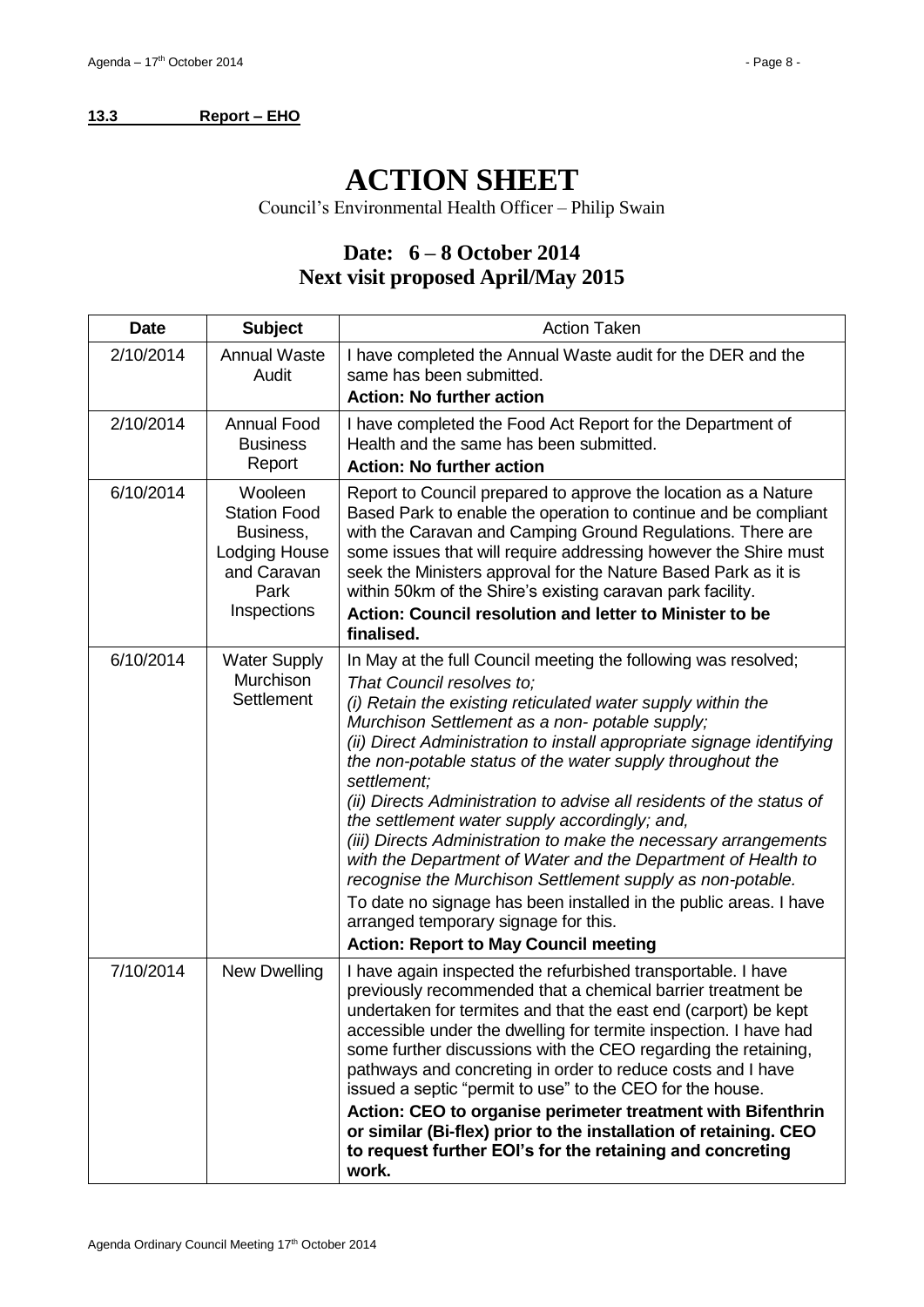| 7/10/2014 | <b>Refuse Site/s</b>                              | Quotation has been sought from the surveyors to create new<br>reserves for the existing and proposed landfill sites that identify<br>"waste disposal" or "municipal purposes" as approved land uses.<br>The staff have completed the new site excavation and fencing<br>since my last visit. The excavations will provide many years of<br>landfill trench, however needs to be managed such that the<br>current trench in use complies with the Regulations (Maximum<br>trench length 30m and weekly-monthly waste cover).<br>Action: PS awaiting quotation on documentation for excised<br>Reserves for existing and new sites from Hille Thomson &<br>Delfos in Geraldton. CEO to clarify trench management for<br>the new site with supervisor.                                                                                                                                                                                                                                                                                                                                                                                                                                                                                                                                                                                                                                                                                                                                                                                                                                                                   |
|-----------|---------------------------------------------------|-----------------------------------------------------------------------------------------------------------------------------------------------------------------------------------------------------------------------------------------------------------------------------------------------------------------------------------------------------------------------------------------------------------------------------------------------------------------------------------------------------------------------------------------------------------------------------------------------------------------------------------------------------------------------------------------------------------------------------------------------------------------------------------------------------------------------------------------------------------------------------------------------------------------------------------------------------------------------------------------------------------------------------------------------------------------------------------------------------------------------------------------------------------------------------------------------------------------------------------------------------------------------------------------------------------------------------------------------------------------------------------------------------------------------------------------------------------------------------------------------------------------------------------------------------------------------------------------------------------------------|
| 7/10/2014 | Caravan Park<br>Inspection                        | I have inspected this facility and the park is generally well<br>maintained. I am still concerned about the provision of fire fighting<br>equipment, as I believe the current arrangements are inadequate.<br>Fire hose reels are on order for both ends of the caravan area. All<br>existing fire services were inspected and tagged in May 2014.<br>As before I am also concerned about the state of the septic<br>installation and have discussed with the CEO. This matter can<br>hopefully be addressed in conjunction with the installation of the<br>laundry facility as it has become untenable with the current<br>discharge of effluent.<br>The initial expression of interest to provide the laundry facility is<br>adequate, and includes a slop-hopper, as required. The additional<br>accommodation units proposed also seem fit for purpose and<br>discussions have included the possible inclusion of a further<br>ablution unit adjacent to the exiting motel rooms, with universal<br>access, at some time in the future to address the full compliance<br>of the caravan park facility.<br>Items requiring attention are;<br>1. Fire hose reels to be installed at both standpipes at the<br>ends of the caravan park;<br>The hose stands be included in the fire services inspection<br>regime;<br>3. One RCD fitted to a van power pole has malfunctioned<br>and requires repair;<br>4. Budget provision being made to upgrade the leach drains<br>for the ablution block;<br>Action: CEO calling for EOI for caravan park/motel works<br>currently. Fire hose reels and maintenance items to be |
| 8/10/2014 | RV Dump<br>Point                                  | attended to by CEO/staff<br>The Dump point has now been installed and is in use. I am still<br>investigating the possibility of the Shire having its own trailer                                                                                                                                                                                                                                                                                                                                                                                                                                                                                                                                                                                                                                                                                                                                                                                                                                                                                                                                                                                                                                                                                                                                                                                                                                                                                                                                                                                                                                                      |
|           |                                                   | mounted controlled waste vehicle to reduce pump out costs.<br>Action: EHO to initiate controlled waste vehicle application.                                                                                                                                                                                                                                                                                                                                                                                                                                                                                                                                                                                                                                                                                                                                                                                                                                                                                                                                                                                                                                                                                                                                                                                                                                                                                                                                                                                                                                                                                           |
| 8/10/2013 | <b>Food Business</b><br>Inspection -<br>Roadhouse | The proprietors have recently given notice but have maintained<br>the premises in a very clean condition<br>Items requiring attention from the previous visit have been<br>attended to:<br>1. The existing tubes in the kitchen and servery area have<br>been replaced with shatterproof tubes.;                                                                                                                                                                                                                                                                                                                                                                                                                                                                                                                                                                                                                                                                                                                                                                                                                                                                                                                                                                                                                                                                                                                                                                                                                                                                                                                      |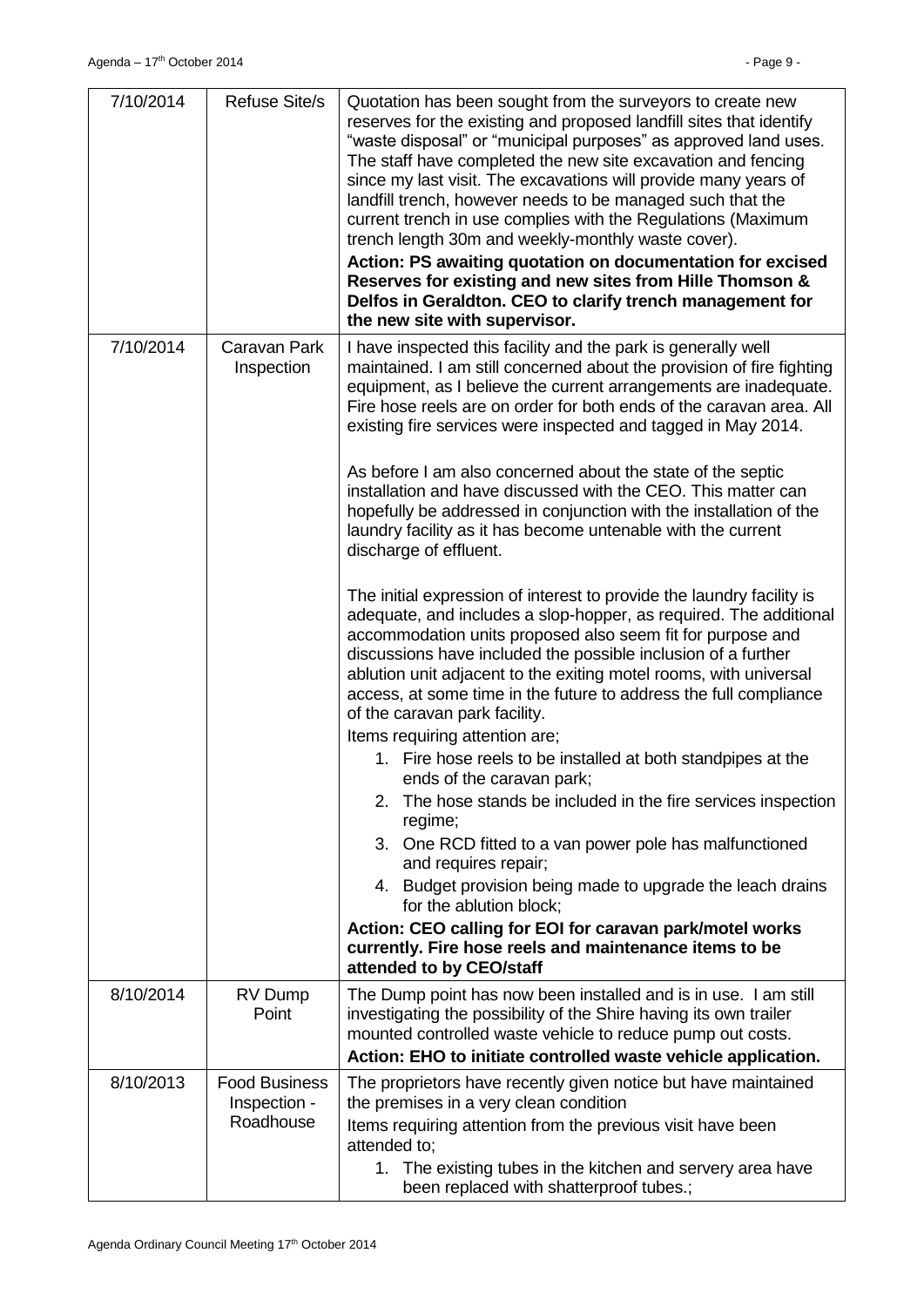|           |                                                                 | 2. Pest control by the Shire and or the proprietor needs to be<br>recorded, preferably at the roadhouse, to demonstrate that<br>it is occurring;<br>3. The sanitiser procedure using a Quaternary Ammonia<br>Compound is now in place.<br>Action: The new proprietors, when determined, will need to<br>be registered as the food business proprietors (CEO<br>provided with documentation for this).                                                                                                                                                                                                                                                                                                                                                                                                                                      |
|-----------|-----------------------------------------------------------------|--------------------------------------------------------------------------------------------------------------------------------------------------------------------------------------------------------------------------------------------------------------------------------------------------------------------------------------------------------------------------------------------------------------------------------------------------------------------------------------------------------------------------------------------------------------------------------------------------------------------------------------------------------------------------------------------------------------------------------------------------------------------------------------------------------------------------------------------|
| 8/10/2014 | <b>Building</b><br>Compliance<br>issues                         | The Building Act 2011 and Regulations contain references in the<br>schedules relating to permits which means that permits for<br>construction and demolition are not required in the Shire. The<br>delegations have now been amended to reflect the legislative<br>changes. I am negotiating with the Shire of Merredin Building<br>Surveyor who is prepared to provide Certificates of Design<br>Compliance and issue any notices in the future should these be<br>required. The CEO will need to appoint Mr John Mitchell of the<br>Shire of Merredin in due course. I am recommending a policy to<br>Council that all buildings within the settlement be constructed<br>subject to a CDC having been issued for the same.<br>Action: PS to provide report on other Building Surveying<br>services and draft policy on building matters. |
| 8/10/2014 | Sportsmans<br>Club                                              | The various maintenance items associated with the Sportsmans<br>Club have been addressed with the exception of the<br>Airconditioning Vents in the kitchen area which need to be<br>repaired/resealed to the ceiling. The ceiling is asbestos cement<br>and all holes/openings to the ceiling space should be sealed to<br>minimise the risk associated with the same.<br>Action: CEO to organise repair/reseal of vents for kitchen<br>and have the same sealed to the ceiling. All holes and<br>openings to the ceiling space to be sealed with silicone<br>sealant.                                                                                                                                                                                                                                                                     |
| 8/10/2014 | Wooleen<br><b>Station Food</b><br><b>Business</b><br>Inspection | A Food Business inspection has been conducted this visit at<br>Wooleen Station.<br>Action: Food safety inspection sheet to be issued to<br>proprietors with various minor actions. An initial water<br>sample of the rain water supply has been taken and<br>forwarded to Perth for testing.                                                                                                                                                                                                                                                                                                                                                                                                                                                                                                                                               |
| Pending   | Controlled<br><b>Waste Vehicle</b>                              | As above, I believe the Shire should explore the possibility of<br>having a "Controlled Waste" vehicle on site for pumping out the<br>RV Dump point and septics as required. I have sought licensing<br>and registration information on this from the Department of<br>Environmental Regulation. Works staff are to provide vehicle<br>details to the CEO to progress this matter.<br>Action: CEO to forward vehicle information for trailer<br>mounted unit. EHO to confirm approval process to establish<br>controlled waste collection and disposal at Murchison<br><b>Settlement</b>                                                                                                                                                                                                                                                   |
| Pending   | <b>Settlement</b><br>Swimming<br>Pool                           | As advised previously the pool is not a public pool and therefore<br>does not require full compliance with the Health (Aquatic<br>Facilities) Regulations 2007. I have inspected the gates and<br>fences and they are compliant. As before, I recommend that<br>Council consider the installation of a continuous monitoring and<br>chlorination system such as a "Chemigem".                                                                                                                                                                                                                                                                                                                                                                                                                                                              |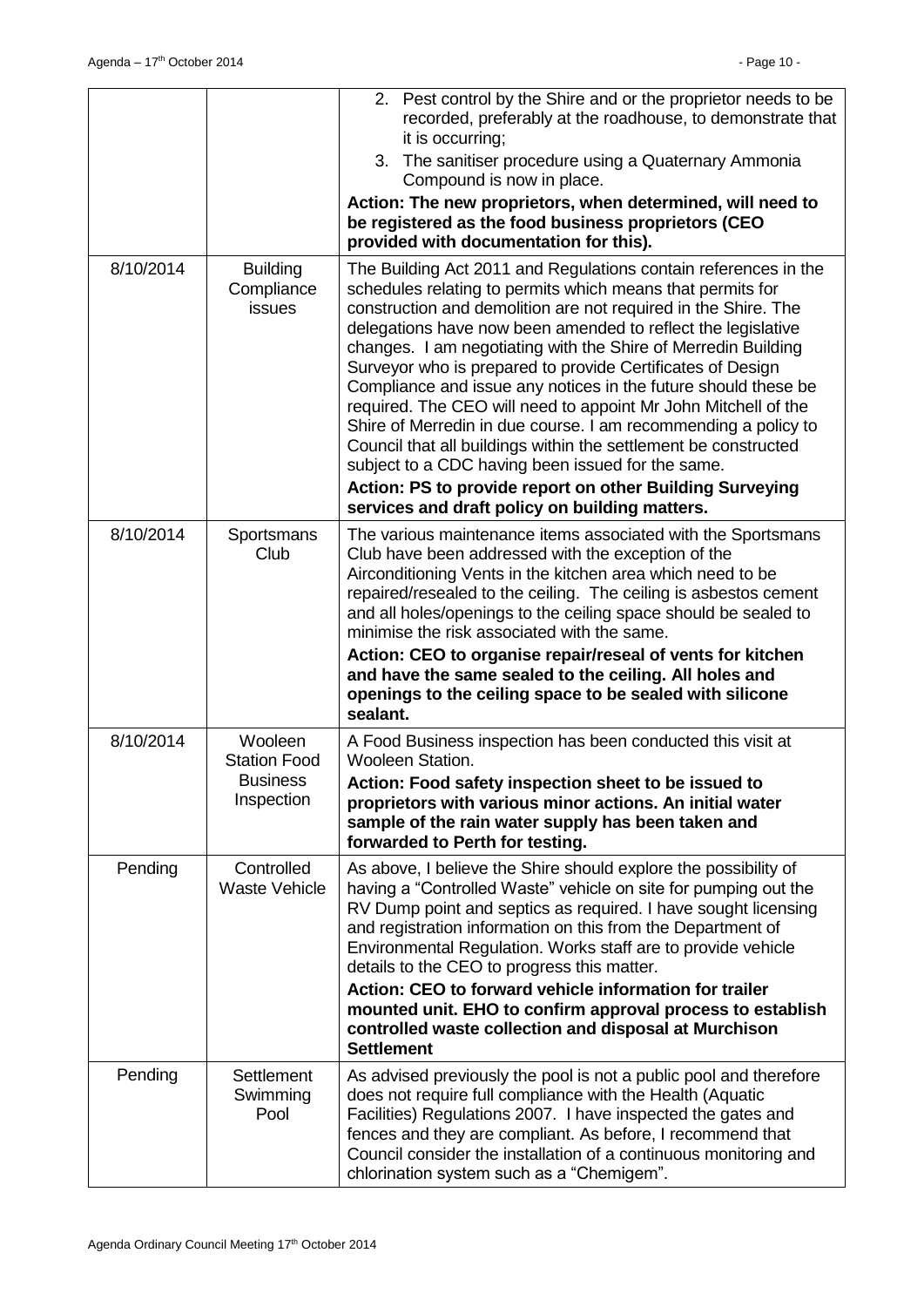#### **Recommendation:**

That the EHO's report be accepted.

# **Voting Requirements:**

Simple majority

| Council Decision:  <br>Moved: Councillor | Seconded: Councillor                       |                |
|------------------------------------------|--------------------------------------------|----------------|
| <b>Carried/Lost</b>                      | For:                                       | <b>Against</b> |
| 14.                                      | ANNOUNCEMENTS CONCERNING MEETINGS ATTENDED |                |

- <span id="page-10-1"></span><span id="page-10-0"></span>**14.1 Shire President**
- <span id="page-10-2"></span>**14.2 Councillors**

# <span id="page-10-3"></span>**15. REPORTS OF COMMITTEES & WORKING GROUPS**

#### <span id="page-10-4"></span>**15.1 Project Officer Working Group Meeting**

10.30am Wednesday September 24 - Murchison Shire Office

**Attendees:** Jenny Goodbourn, CEO, Emma Foulkes-Taylor (Community Member), Jo Squires (Community Member). Andrew Whitmarsh (Councillor and Community Member) – joined via telephone link at 10.45am for 10 minutes but due to poor connection disconnected at 10.57am

**Apologies:** Carolyn Halleen (Community Member)

#### **Notes:**

Jenny- Following Strategic Community Plan and Workforce Plan and Electors meeting 2014 it was identified that there is a need for a project officer for the Murchison Shire. Meeting called to try and define the role of the project officer and what we want the person to do.

Emma – Possibly the Monologue. A recent email regarding Mullewa's Hunting for Foxes Art Initiative had very little response but if it there was it would have needed someone to co-ordinate and follow through with it. Other project opportunities may be out there but currently don't have resources to follow up.

Jenny said she had been using Grants Empire to do actual grant applications. e.g. Dept. Sport & Rec grant for lawn bowls when CLGF money lost. Very reasonable and does a good job as specializes in what grants need to contain. Could work with project officer.

Organising/finding sponsorship for Astrofest could come under project officer – especially as CSIRO have taken away the Geraldton manager position. Without Priscilla's work in getting sponsorship and organising the previous events they would never have got off the ground.

Other Arts projects.

Jo: Not only arts but the region is drought declared and there may be funding to assist in this area.

Emma: There is also the health area – seeking funding for preventative health initiatives as we have no health services here. Visits by dentist, doctor, breast screening, skin checks etc.

*At this point Andrew Whitmarsh joined by telephone link.*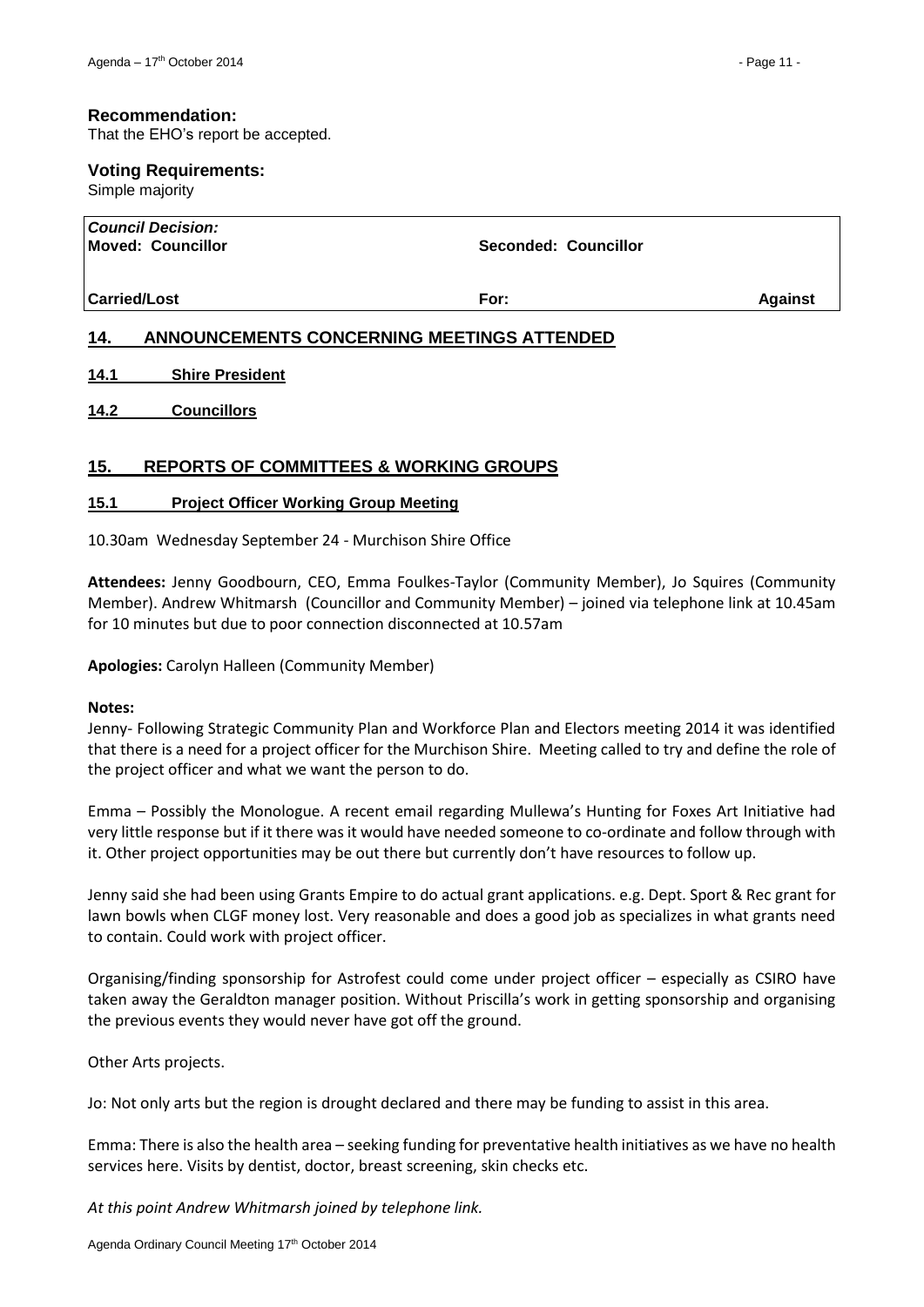As the connection was bad Jenny explained to Andrew what had been discussed and asked for his views on the role.

Andrew: Project Officer needs to not only apply for funding but be able to manage projects and deal with acquittal of the funds. Needs to be good at bookwork as this is as important as attracting the funding in the first place.

From a rangelands and LCDC basis would like to see some of this included. There is the WoNs weeds project at Billabalong and possibility of grant funding available to address bunding issues on shire roads to improve the erosion of the lands.

Emma: Said she felt that the shire concentrates on maintaining the road network, but it is the community network that needs some help and saw the role of the project officer as a chance to assist with the social and health welfare side. Without basic community services it will be hard to attract people to the area or get those that are here at present to stay. This was however her view and others may feel differently.

Jenny agreed that it was the community services side that needed developing, and this could come under the role of a Community Development/Project officer.

Most shires in the district have at least one person in this role. Emma thinks Mullewa currently have three positions.

Jo: Said although there are not many children currently in the shire it would be good to have a school room for those that do come. Or a resource centre where people can access information.

*At this point Andrew left the meeting due to the poor quality of the phone connection. He advised he will be happy to follow up with the notes from the meeting.*

Emma: Advised how a recent grant she had been completing on behalf of the museum got so time consuming and complicated that it was not worth the time for the amount of funding being sought- would have been good to have an expert to help.

Jenny commented that many grant applications are very complex and do not reflect the amount of funding being sort. If the grants were submitted under the shire's name a lot of the requirements (audited financial statements etc.) would be available.

Discussion on housing and office space: On completion of the new staff house (December 2014) the shire will have two units available – 4A & 4B. We are still hoping to get another outside employee as we need someone for heavy maintenance but there would still be one vacant that could be used for the project officer.

Office space would need a shuffle but a short term solution could be to relocate the library into the atrium, opening up the existing library space as an office for the SFO and giving a desk in the main office for the project officer.

Longer term, the shire has allocated some money to look at either redesigning the office layout or extending the building to provide additional space. This would be subject to availability of funding and could not happen straight away.

There was discussion on how to obtain funding towards the sustainability of the position. Initially the shire has allocated some funding towards the position but it may be that other grants can be obtained towards the costs involved.

# **Action: Jenny will approach surrounding shires to obtain job descriptions for their officers to look at duties covered.**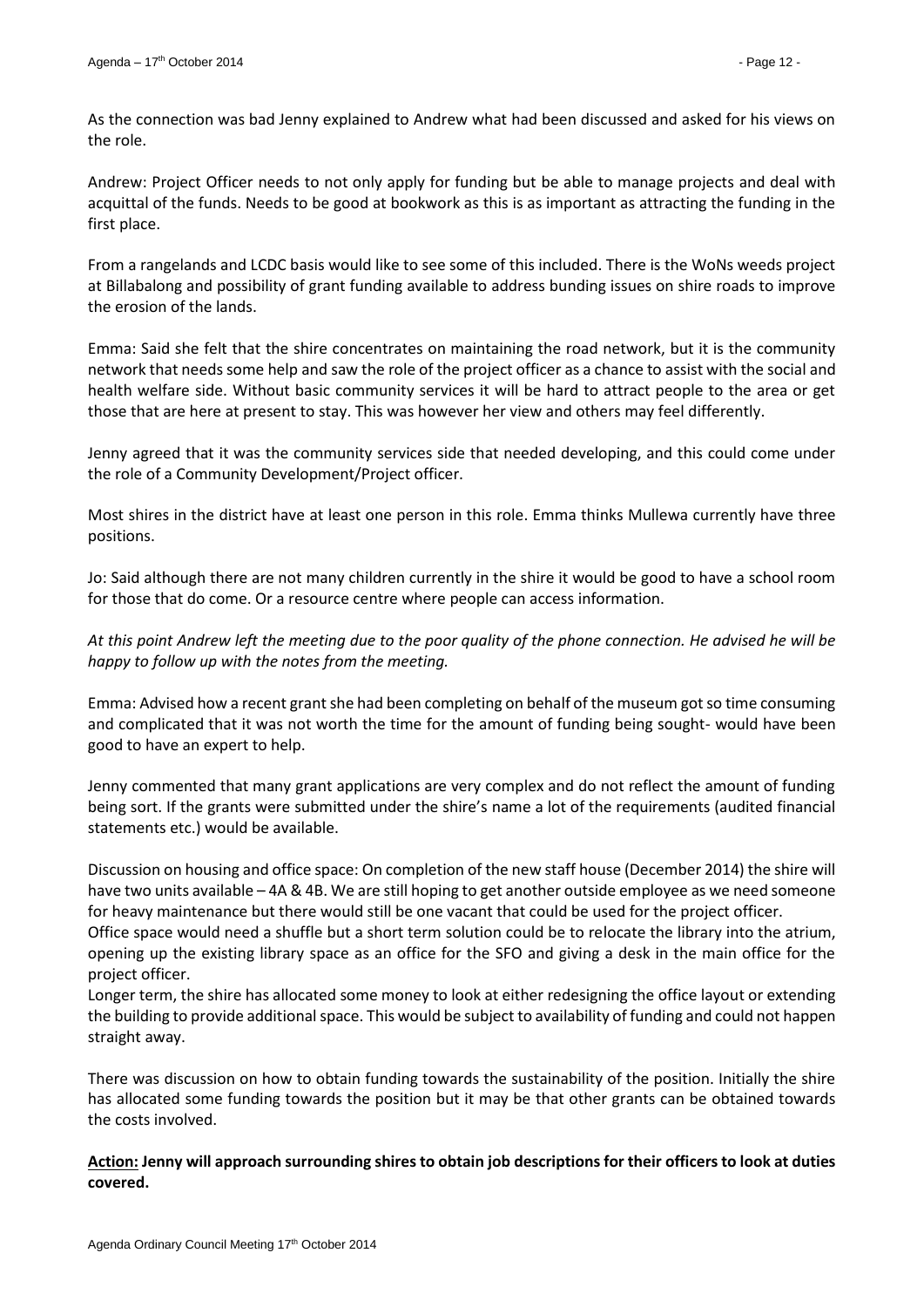General consensus that it was to be a Community Project Officer and that we need to try and attract a selfmotivated person who could initially tackle some of the priorities from the community strategic plan that are achievable and then look at what other opportunities are available.

Jenny advised that LGIS (Local Government Insurance Services) have recently set up a health and wellbeing section to assist with services to staff. We are currently looking at organising a visit to provide a Basic Health Assessment (20min) includes the following tests;

Weight, Body Mass Index, Waist/ Hip Girths and Ratio, Blood pressure, Resting heart rate,

Total Blood cholesterol, HDL, Cholesterol, Blood glucose & Cardiac risk ratio, Body fat percentage

There is funding available from LGIS to cover the shire employees but there may be an opportunity for members of the community to take advantage of the tests whilst the visiting health providers are here.

**Action: Jenny to check with LGIS to see if they have capacity to run Basic Health Assessments for community members and what costs would be involved.**

Meeting closed 11.23pm

#### **Recommendation:**

That Council accept the minutes of the Project Officer Working Group Meeting.

#### **Voting Requirements:**

Simple majority.

| <b>Council Decision:</b><br><b>Moved: Councillor</b> | <b>Seconded: Councillor</b> |                 |
|------------------------------------------------------|-----------------------------|-----------------|
| <b>Carried/Lost</b>                                  | For:                        | <b>Against:</b> |

#### <span id="page-12-0"></span>**15.2 Accident Prevention Working Group Meeting**

11.30am, Wednesday September  $24<sup>th</sup>$  – Council Chambers Murchison

**Attendees:** Jenny Goodbourn (CEO), Emma Foulkes-Taylor (Community Member), Jo Squires (Community Member), Peta Panting (Community Member) Natalie Broad (Community Member) – joined via telephone link

**Apologies:** Paul Squires (Councillor & Community Member)

#### **Notes:**

Jenny – inaugural meeting – first discussed at Annual Electors meeting in 2013. Has taken a long time to be able to convene but welcome at last.

Natalie: would like signs at the shire boundaries – especially on the Beringarra-Pindar and Carnarvon-Mullewa Road and the development of tourist information bays - with gazebos and facilities to encourage people to stop and take a break if need be.

Emma: Signs to advise 'Entering a remote area', 'No Services available for ?Kms', Beware of stock on road, UHF emergency channels (1,6 & 7) etc.

Jo: Advise to drive to road conditions.

Natalie: More detailed advice in information bays - Don't leave car, no mobile coverage, no public phones, carry plenty of water, tell people where you are going and when you expect to be there etc.

Nat said she felt the information should be in information bays as there are already enough road signs but others felt that some of the most poignant points needed to be on signs as people entered the area as not everyone stops at information bays.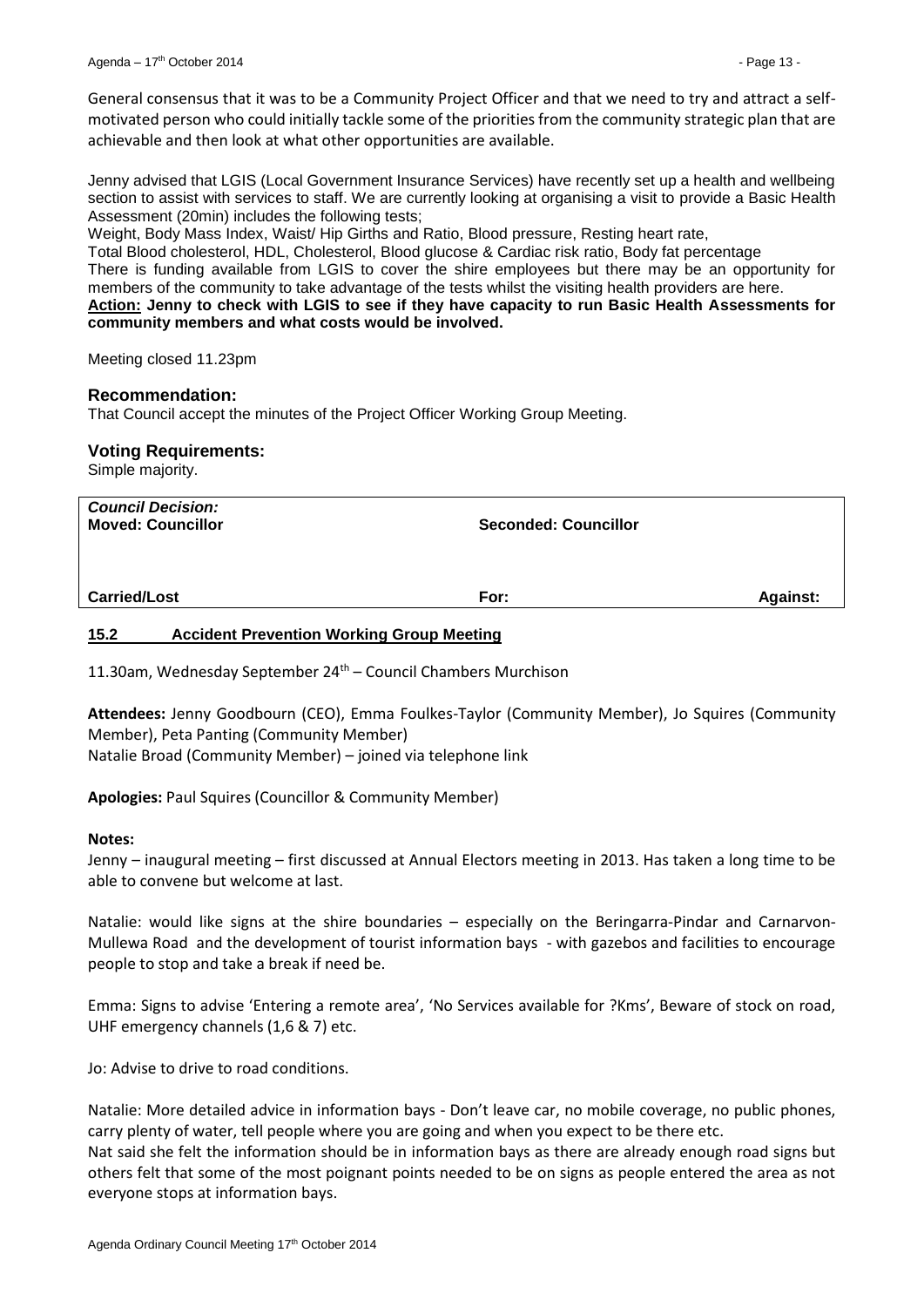Jenny said the ideal would be a combination of the two and more detailed info could be provided in information bays such as the one we are hoping to develop at Ballinyoo Bridge – combining tourism with a safety guide.

#### **Action: Emma to draft up some road signage wording and distribute to group for discussion/feedback**

There was discussion on where mobile coverage stopped and suggestions of signs to advise people there was no mobile coverage from that point. (We are getting an increasing number of tourists who call into the shire and say they have a problem with their phone – they don't even contemplate that there is no coverage and assume there is something wrong with the phone!)

Jo asked if we can get information on road traffic incidents in the area a she has tried to but not been able to access anything.

Jenny said that many small incidents would not be reported – people who ring the police are now told to complete an incident report on line and many don't.

There was discussion on putting up the station UHF channels on the station boundary signs. Some felt this may be an intrusion of privacy and others felt that it wouldn't be as people often scan for channels whilst travelling and listen in to what is on air. It would be up to each station to agree but the signs could be updated quite cheaply with 'stick on' lettering and numbers rather than whole new signs for those that were agreeable.

**Action: Jenny to send community email asking for permission to stick station UHF channels on station boundary signs and then proceed with purchasing and distributing required stickers.**

Peta advised that back when the group was initially discussed she had started work on a pamphlet – a sort of how to drive safely on remote roads.

Jenny advised that the CEO at Cue had also done some work in this area and Peta could have a look at his suggestions and incorporate them into her ideas if useful. Discussion on developing the brochure and having it at surrounding shires and tourist points was well supported.

#### **Action: Peta to re-visit this and distribute to the group for feedback**

Jo brought up that it is not just tourists and travellers having accidents and that there have been locals in accidents also.

Suggested some defensive driving courses would be good.

Jenny said she had done one of these organised by the local mine whilst in Mt Magnet and it had been very good – not just for new drivers but as a refresher.

**Action: Jenny to ask CSIRO who they use or look at the companies offering these sorts of courses.**

Emma asked whether the shire had a list of all the GPS co-ordinates of airstrips in the shire. We do not but would be good and fairly simple to arrange and would fit in as part of our Local Emergency Management Arrangements. There was discussion on the Jiggernoo airstrip not being on the RFDS list. Jenny advised this had actually been sorted out with the RFDS and they now include it but because of having to close the road would only use it as a final option. The problem had been that the strip had been done without prior RFDS approval and they were reluctant to include it – seemed to be a procedural issue that common sense has now overcome.

Emma asked if the CEO now had a sat phone. The CEO advised that she now has a sat phone and a car kit so is better able to communicate in emergencies. The shire works supervisor has a sat phone, the mechanic has one and there is one with the construction crew and one with the maintenance crew. There was also an additional one purchased that is in the office and available should any staff member need to travel on their own, and it is taken out whenever the patient transfer vehicle is used.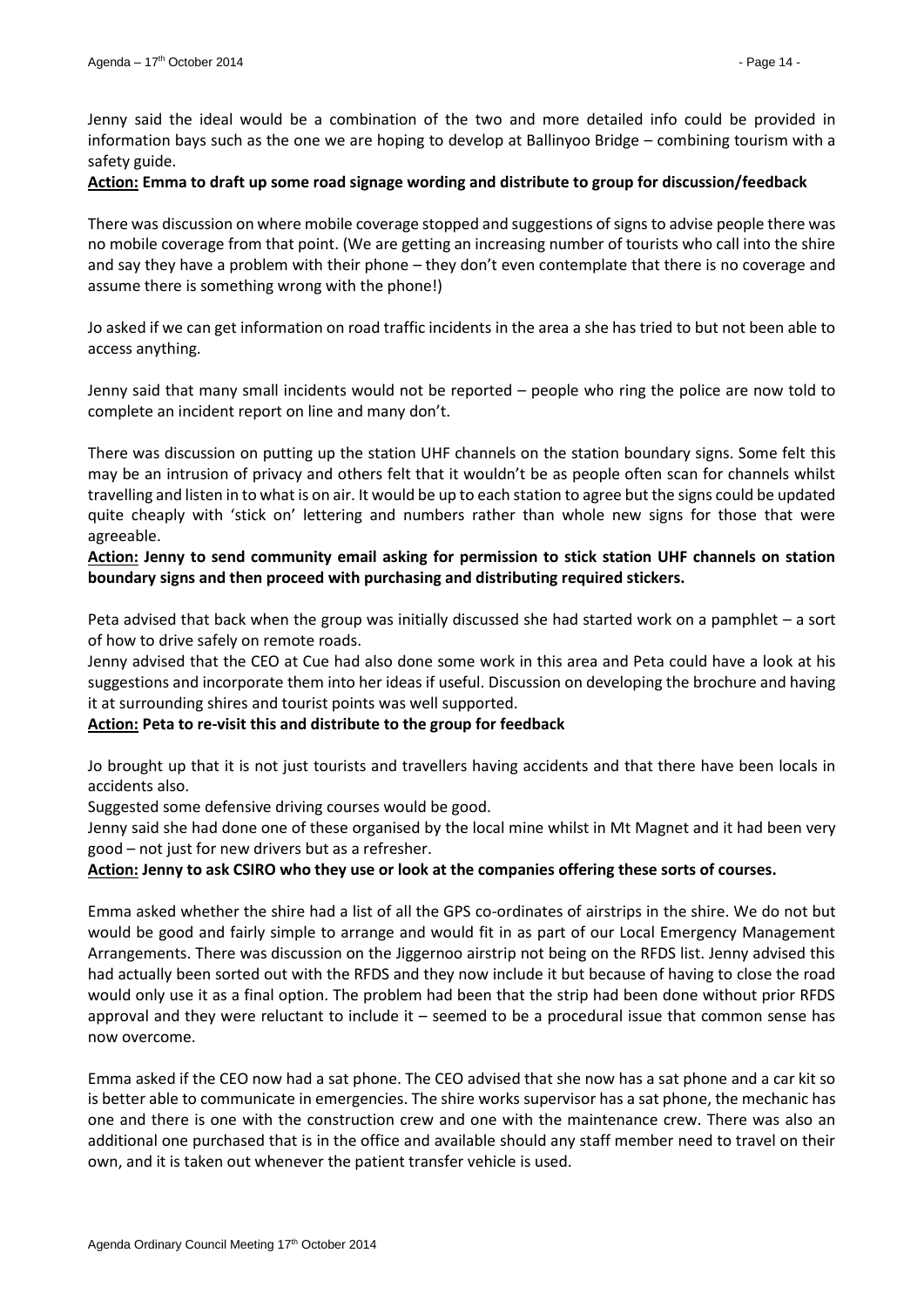There was discussion on additional first aid training – especially for the PTV drivers. Peta has been following up details of trauma training (aimed specifically at first responders) which provides training on not only the first aid but how to help each other and deal with the situations that you may confront.

First aid training offered last year was provided as a basis for any additional training as you need the senior first aid training first.

Nat advised that Dr Stuart Adamson ( Geraldton Aero Medical) also provided first aid training and would be prepared to travel to Murchison.

Discussion on the need for emergency procedures to be available to not only the shire employees but all within the area. A documented plan/list of who/what/where with contact numbers would be good.

Jenny advised that the shire has recently applied jointly with Cue and Yalgoo for funding for an Emergency Risk Coordinator. If successful this is an area they could assist with. **Action: Jenny to follow up**

There was an enquiry about the proposed new fire truck. A new 1.4l rural tanker has been approved and should be here by end of October. We also have a new fast attack unit approved to replace the one at Milly Milly and this should be here by the end of the year.

It is hoped the new 1.4 tanker, which will be based at the settlement, will be able to be brought out whilst Jim McNamarra is still in his role and we will be able to co-ordinate this with a training session and BFB meeting.

The sports club has purchased a breathalyzer and encourages people to use it at community events. There was discussion on whether there is any legal basis to be able to remove keys from people if they are intoxicated. There doesn't appear to be any.

Consensus was to develop new signage – about drink responsible, look after your mate, step up and say something – try to dissuade anyone you think has been drinking. Community events be advertised as 'bring a swag and stay the night'. Water to be readily available at events as an alternative. **Action: Jo to draft some signage for the Sports pavilion covering the above suggestions**

**General** - Ensure we promote RFDS landline Number – 08 9417 6389 as not all satellite service providers support the 1800 number.

Meeting closed at 12.20pm

#### **Recommendation:**

That Council accept the minutes of the Accident Prevention Working Group Meeting.

# **Voting Requirements:**

Simple majority.

| <b>Council Decision:</b><br><b>Moved: Councillor</b> | <b>Seconded: Councillor</b> |                 |
|------------------------------------------------------|-----------------------------|-----------------|
| <b>Carried/Lost</b>                                  | For:                        | <b>Against:</b> |

# <span id="page-14-0"></span>**16. FINANCE**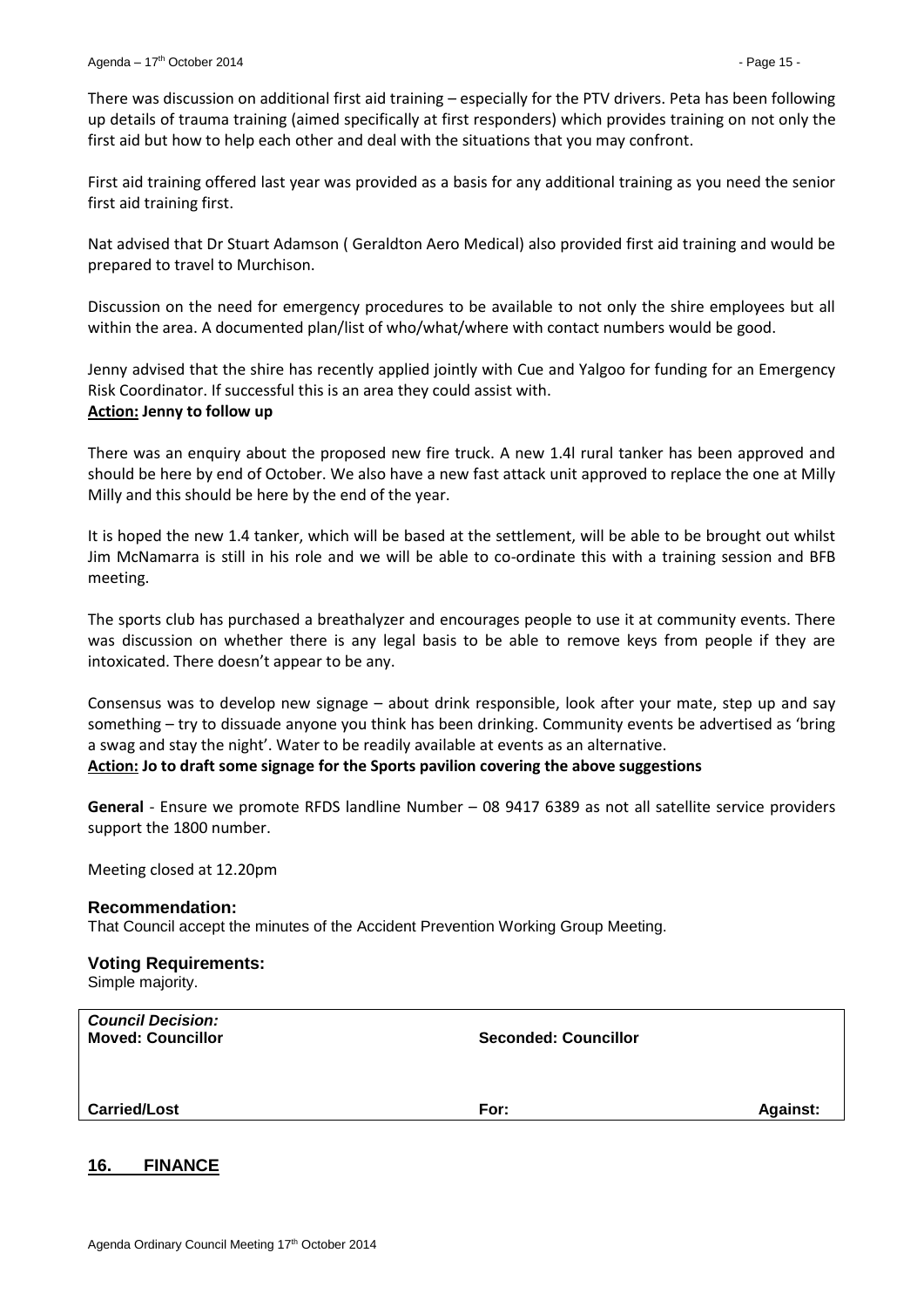<span id="page-15-0"></span>

| File:              | 2.2                                                               |
|--------------------|-------------------------------------------------------------------|
| Author:            | Candice Smith - Senior Finance Officer                            |
| Interest Declared: | No interest to disclose                                           |
| Date:              | 7 <sup>th</sup> October 2014                                      |
| Attachments:       | Financial Activity Statements for 3 months to 30th September 2014 |
|                    | <b>Balance Sheet</b>                                              |
|                    | Income Statement by Program Summary                               |
|                    | Income Statement by Nature & Type                                 |
|                    | Income Statement by Program Detailed                              |

### **Matter for Consideration:**

Council to consider adopting the Monthly Financial Statements for September 2014.

#### **Background:**

The Local Government (Financial Management) Regulations 1996. Regulation 34 requires that local government report on a monthly basis and prescribes what is required to be reported.

#### **Comment:**

The Current Position at 30 September 2014 is a Deficit of \$116,539

| Add Operating Revenues down              | (1,383,107) |
|------------------------------------------|-------------|
| Add Operating Expenditure down           | 1,159,496   |
| Less Funding Balance Adjustment          | (39, 236)   |
| Less Capital Revenue down                |             |
| Add Capital Expenditure down             | 424,675     |
| Less Rate Revenue down                   | 5,058       |
| <b>Opening Funding Surplus (Deficit)</b> | (50, 347)   |
|                                          | 116,539     |

In accordance with Council Policy 5.2.1, authorising the CEO to invest funds surplus to immediate operating needs and Regulation 19c of the Local Government (Financial Management) Regulations, one Term Deposit matured in September and was renewed until 27/12/2014:

| Beringarra- Cue Road Reserve TD | \$3,500,000.00 @ 3.49% Maturity 27/12/2014 |
|---------------------------------|--------------------------------------------|
| Crossland MCF Term Deposit      | \$ 300,000.00 @ 3.53% Maturity 27/11/2014  |
| Ballinyoo Bridge                | \$3,500,000.00 @ 3.53% Maturity 27/11/2014 |

#### **Statutory Environment:**

Local Government Act 1995

Section 6.4–Specifies that a local government is to prepare "such other financial reports" as is prescribed.

Local Government (Financial Management) Regulations 1996 Regulation 34 states:

> (1) A local government is to prepare each month a statement of financial activity reporting on the sources and applications of funds, as set out in the annual budget under regulation 22(1)(d) for that month in the following detail:

(a) Annual budget estimates, taking into account any expenditure incurred for an additional purpose under section 6.8(1)(b) or (c);

(b) Budget estimates to the end of month to which the statement relates;

(c) Actual amounts of expenditure, revenue and income to the end of the month to which the statement relates;

(d) Material variances between the comparable amounts referred to in paragraphs (b) and

(e) The net current assets at the end of the month to which the statement relates.

# **Strategic Implications:**

Nil.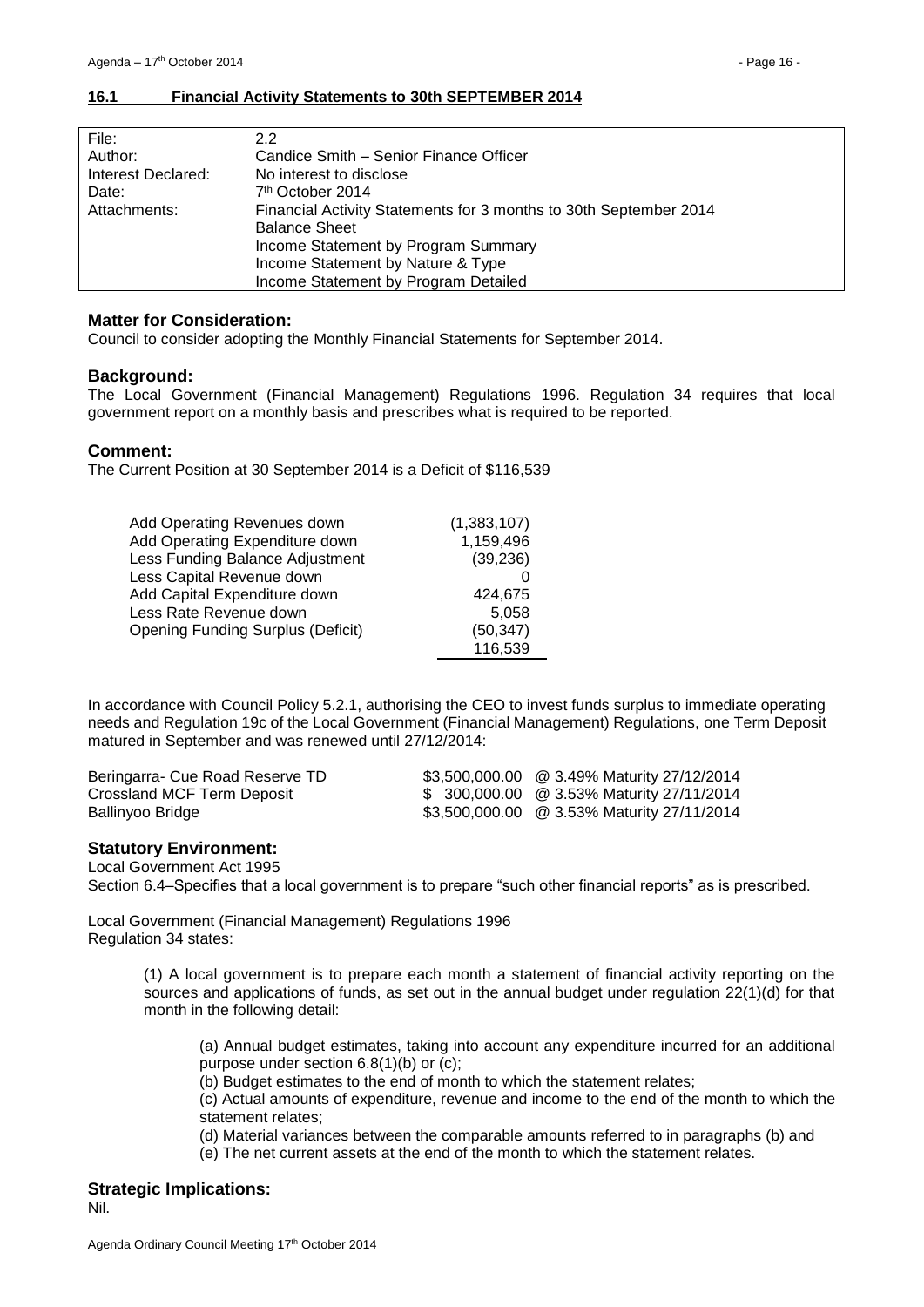# **Policy Implications:**

Nil.

#### **Budget/Financial Implications:**

Reports showing year to date financial performance allow monitoring of actual expenditure, revenue and overall results against budget targets.

# **Sustainability Implications:**

- **Environmental:**
	- There are no known significant environmental considerations
- **Economic:**

There are no known significant economic considerations

 **Social:** There are no known significant considerations

#### **Consultation:**

UHY Haines Norton

#### **Recommendation:**

That Council adopt the financial statements for the period ending 30th September 2014 as attached.

# **Voting Requirements:**

Simple majority.

| <b>Council Decision:</b><br><b>Moved: Councillor</b> | <b>Seconded: Councillor</b> |                 |
|------------------------------------------------------|-----------------------------|-----------------|
| <b>Carried/Lost</b>                                  | For:                        | <b>Against:</b> |
| 16.2<br><b>Accounts Paid during September 2014</b>   |                             |                 |

# <span id="page-16-0"></span>**16.2 Accounts Paid during September 2014**

| File:              |                                         |
|--------------------|-----------------------------------------|
| Author:            | Candice Smith – Senior Finance Officer  |
| Interest Declared: | No interest to disclose                 |
| Date:              | 13 <sup>th</sup> October 2014           |
| Attachments:       | EFT & Cheque Details for September 2014 |

#### **Matter for Consideration:**

Authorisation of accounts paid during the month of September 2014.

#### **Background:**

Accounts paid are required to be submitted each month.

#### **Statutory Environment:**

Local Government (Financial Management) Regulations 1996

Reg 13(1)–Requires that where the Chief Executive Officer has delegated power to make payments from the Municipal or Trust funds a list of accounts paid is to be prepared each month.

#### **Comment:**

Payments made during the month of September as per attached schedule

#### **Strategic Implications:**

None

# **Policy Implications:**

None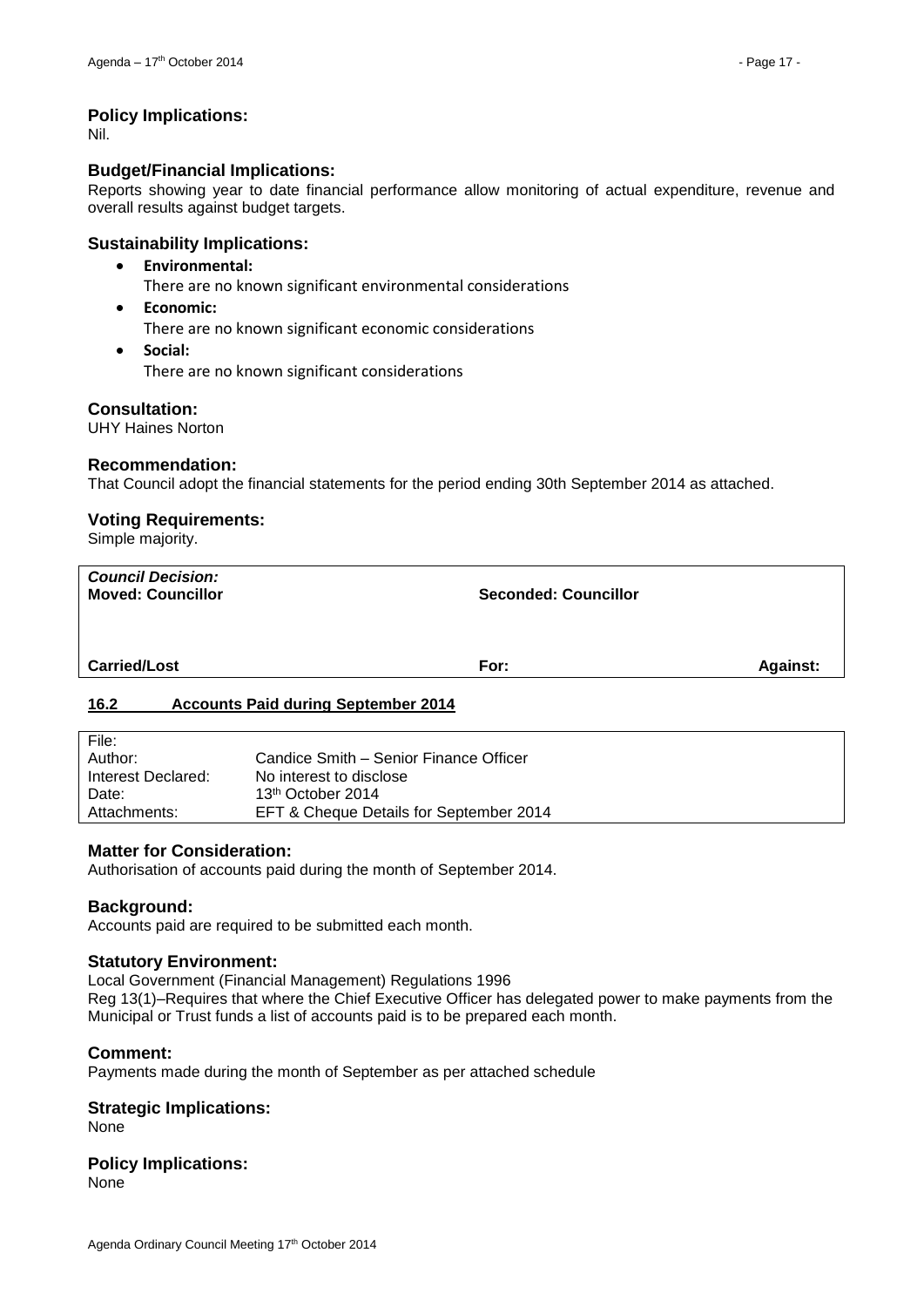#### **Budget/Financial Implications:**

Payment from the Municipal and Trust Bank Accounts.

#### **Sustainability Implications:**

- **Environmental:**
	- There are no known significant environmental considerations
- **Economic:**
	- There are no known significant economic considerations
- **Social:** There are no known significant considerations

#### **Consultation:**

Haines Norton

#### **Recommendation:**

That the accounts as per the attached Schedule presented to this meeting totalling \$901,568.64 which includes \$343,500.00 of intra account transfers, be passed for payment/endorsed by Council.

#### **Voting Requirements:**

Simple majority

| <b>Council Decision:</b><br><b>Moved: Councillor</b> | <b>Seconded: Councillor</b> |                 |
|------------------------------------------------------|-----------------------------|-----------------|
| <b>Carried/Lost</b>                                  | For:                        | <b>Against:</b> |

# <span id="page-17-0"></span>**17. DEVELOPMENT**

#### <span id="page-17-1"></span>**17.1 Audio Recording of Council Meetings**

| File:              | 4.40                          |
|--------------------|-------------------------------|
| Author:            | Jenny Goodbourn               |
| Interest Declared: | Nil                           |
| Date:              | 17 <sup>th</sup> October 2014 |
| Attachments:       |                               |

#### **Matter for Consideration:**

Audio recordings of Council Meetings.

#### **Background:**

At the February 2011 meeting council made the following resolution:

#### **COUNCIL DECISION/OFFICER'S RECOMMENDATION:**

#### **Moved: Councillor Seaman Seconded: Councillor Foulkes-Taylor**

That Council approve that proceedings of Ordinary Council meetings be electronically recorded by Council staff members as from 1 March 2011.

#### Electronic Recording of Council Meetings

All Ordinary Council meetings will be recorded using electronic sound recording equipment on the following basis: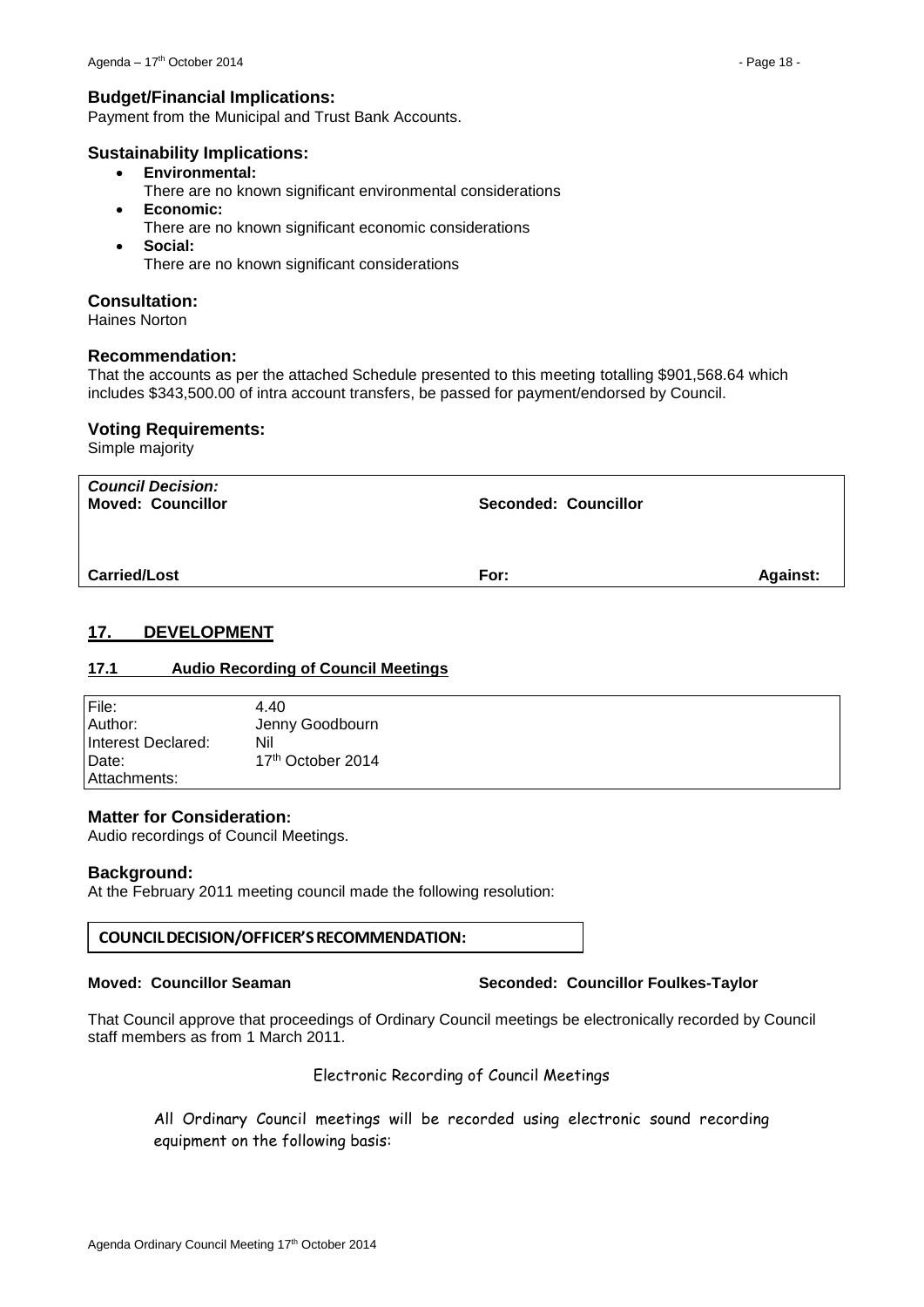All Ordinary Council meetings shall be recorded on sound recording equipment except where the majority of voting members present at the meeting resolve to exclude members of the public from the meeting, or unless otherwise directed by the meeting.

Recordings of Ordinary Council meetings are to be retained, and may be copied on request from an Elected Member, Executive Officer of Council, or in any other case by direction of the Chief Executive Officer.

No transcripts (written copy) are to be made, unless requested by an Elected Member, or in other cases by direction of the Chief Executive Officer.

Recordings of Ordinary Council meetings may not be copied or provided to members of the public as specified in Section 5.95, Subsections (1) to (8) of the Local Government Act 1995.

#### *CARRIED 5/0*

#### **Comments:**

During 2010 and 2011 there had been some discrepancies with the minutes and changes were being made fairly often. It was decided that to ensure that the minutes were as accurate as possible, the meetings would be electronically recorded to allow the appropriate staff members to refer to the recordings when preparing written minutes.

Whilst the above resolution was passed it does not appear that the policy manual was updated to reflect this and when the current CEO commenced in August 2012 meetings were not being recorded. The last meeting recorded was December 2011.

When the new SFO started in June she volunteered to do the minutes which is a great help to the CEO and asked to record the meetings to assist with the minutes until she got used to doing them. There has subsequently been some discussion amongst council as to whether we need to record the meetings or not. There is no statutory requirement to record meetings and it is up to the individual council to decide their policies regarding this. There have not been any problems with the Minutes and with both the CEO and SFO taking notes there is really no need to record the meetings if council does not want to.

If council does not wish meetings to be recorded then they should rescind their decision of 11th February 2011.

#### **Statutory Environment:**

Nil

#### **Sustainability Implications:**

- **Environmental**
- There are no known significant environmental implications associated with this decision **Economic**
- There are no known significant economic implications associated with this decision
- **Social**

There are no known major significant social considerations associated with this decision,

# **Strategic Implications:**

Nil

**Policy Implications:** Nil

**Financial Implications:** Nil.

**Consultation:** WALGA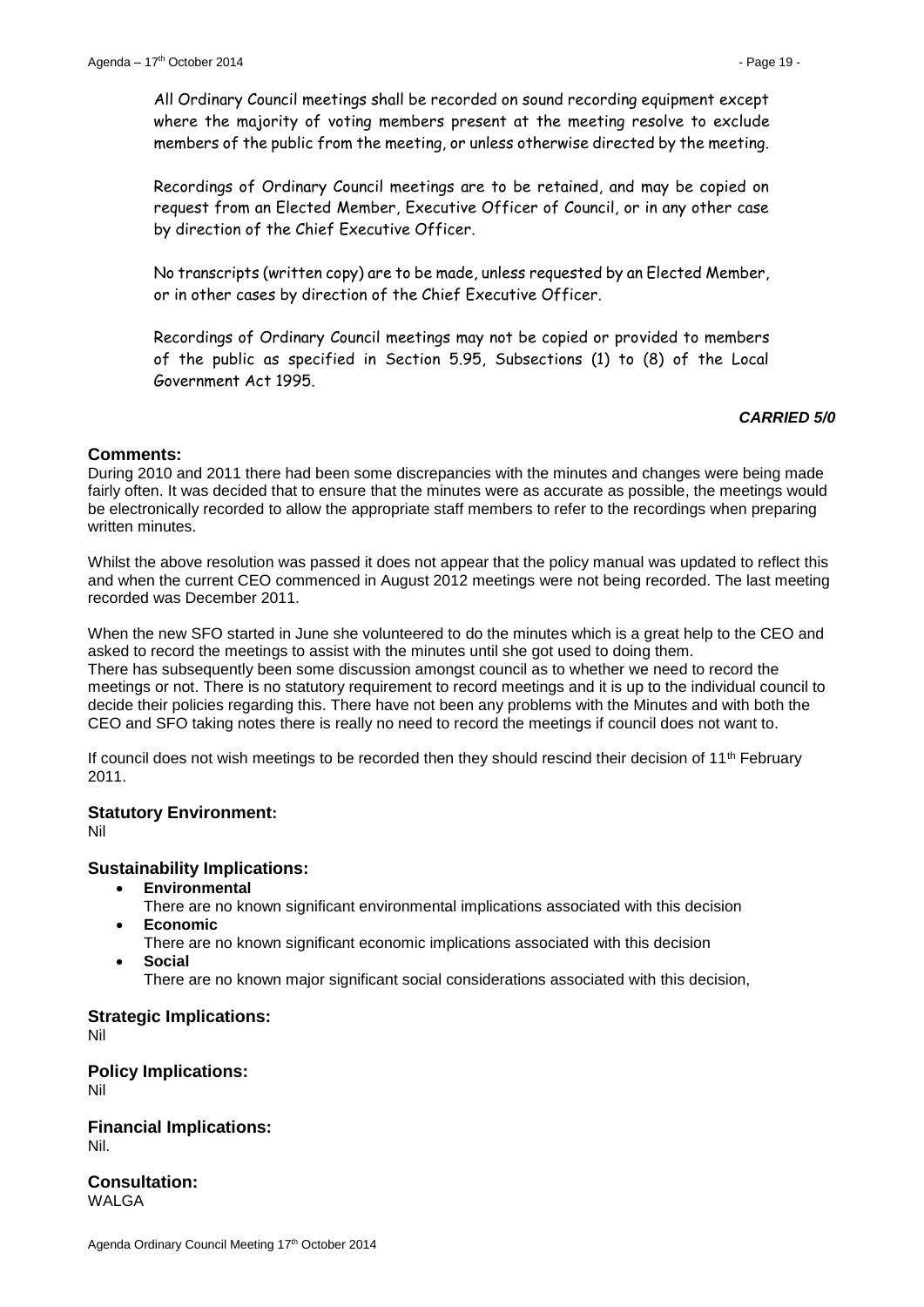#### **Recommendation:**

That council rescinds its decision of 11th February 2011 and no longer records Ordinary Council meetings using electronic sound recording equipment.

#### **Voting Requirements:**

Simple Majority

| <b>Council Decision:</b><br><b>Moved: Councillor</b> | <b>Seconded: Councillor</b> |                 |
|------------------------------------------------------|-----------------------------|-----------------|
| <b>Carried/Lost</b>                                  | For:                        | <b>Against:</b> |

#### <span id="page-19-0"></span>**17.2 Wooleen Nature Based Parks**

| File:              |                                        |
|--------------------|----------------------------------------|
| Author:            | Philip Swain - Health/Building Officer |
| Interest Declared: | No interest to disclose                |
| Date:              |                                        |
| Attachments:       | Nil                                    |
|                    |                                        |

# **Matter for Consideration:**

The Council is requested to resolve to write to the Minister of Local Government and Communities seeking approval for Wooleen Station to operate "nature based parks" on the land, in conjunction with other tourist **facilities** 

#### **Background:**

Earlier this year the Department of Local Government and Communities wrote to the Shire regarding the caravan parking operations at Wooleen Station, Twin Peaks Wooleen Rd, Murchison. The Shire has been working with the operators to improve the level of compliance at the property, including Food Business Registration, Lodging House and Caravan Park compliance. Discussion with the operators has confirmed that they would like to pursue the ongoing provision of two (2) locations for "nature based parking" on the station and caravan parking facilities at the station homestead as either a "caravan park" or "nature based park".

The station is located approximately 35 kilometres from the Murchison Caravan Park, a Shire owned facility, which is operated in conjunction with the Murchison Roadhouse and has ten (10) short-term bays. The Shire cannot grant a licence for a "nature based park" if there is a facility within 50 kilometres. The Minister can approve a shorter distance in a particular case.

#### **Comment:**

Preliminary discussions at Administration level suggest the Shire has no objection to the tourist facilities at Wooleen Station, including the concept of "nature based parks". These facilities would be designed to cater for self sufficient travellers and are both proposed at isolated and scenic locations on the property. Whilst the regulations require defined facilities for caravan parks there is a significant level of flexibility with respect to "nature based parks". The Shire is of the view that the nature based parks can be provided with minimal facilities at the same, and that there is a tourist market for the same which will not impact upon the Shire's existing caravan park and roadhouse to any great extent.

If approved in concept by Council, the CEO will write to the Minister outlining the proposal including the rudimentary facilities, plans for fire services, refuse management and other issues.

#### **Statutory Environment:**

The following legislation impacts upon this decision;

Caravan and Camping Ground Act 1995 Caravan and Camping Ground Regulations 1997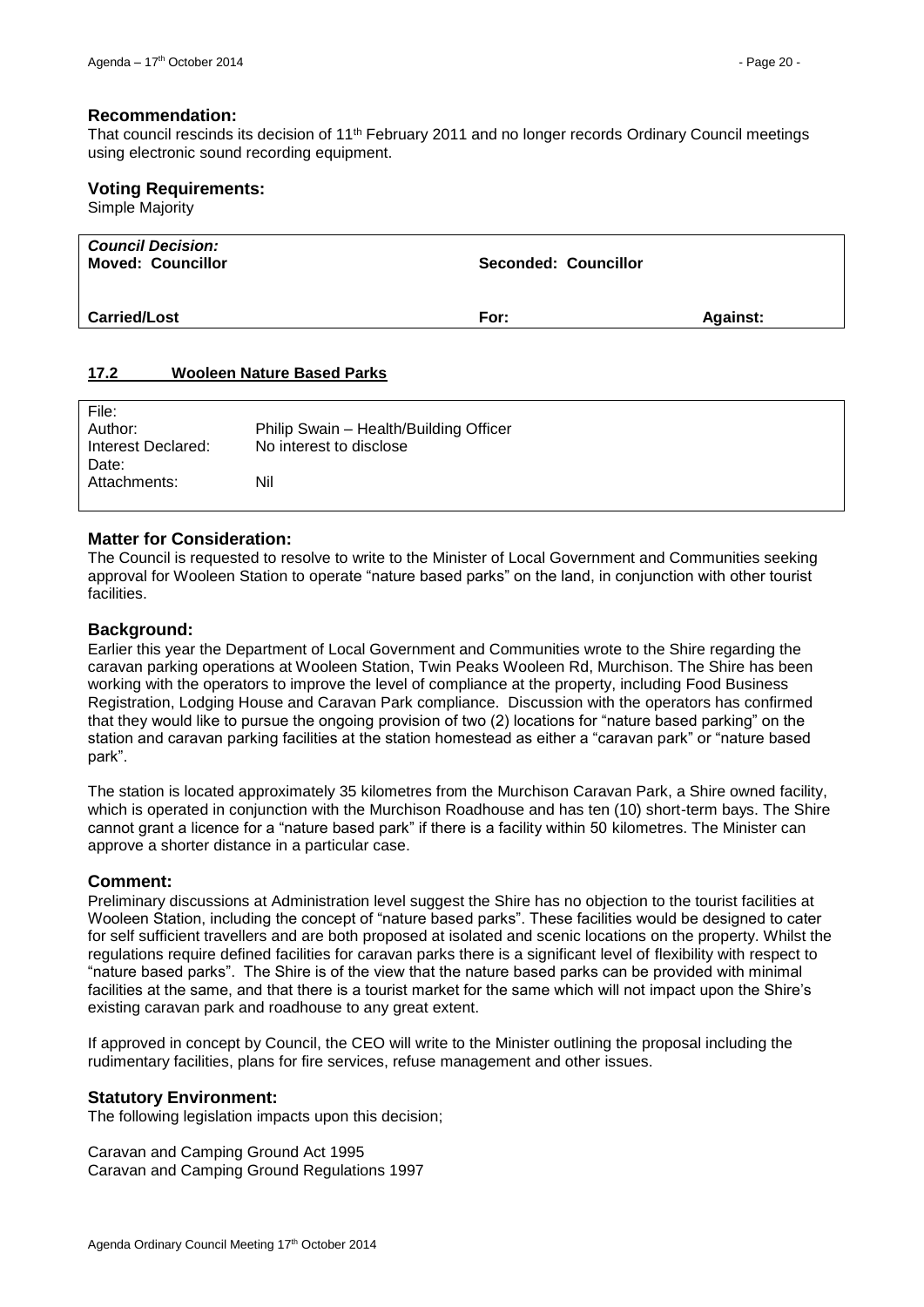#### **Strategic Implications:**

The Shire of Murchison Strategic Community Plan 2012/13 – 2022/23 includes Tourism Strategies To promote and support a sustainable tourism industry in the Shire of Murchison.

#### **Sustainability Implications:**

**Environmental** 

Environmental impacts will exist but will be managed within the development area by the proponents. Wooleen has been a model for sustainable rangeland development.

**Economic**

The proposal will support local tourism and business within the Shire

**Social**

There are no known significant social considerations that need to be addressed as a result of this decision.

# **Policy Implications:**

Nil

# **Financial Implications:**

The Shire can licence the facilities and establish fees for the same under existing legislation. There are no current fees for this purpose.

#### **Consultation:**

Nil

#### **Recommendation:**

That the Council directs the CEO to write to the Minister of Local Government and Communities requesting approval of "nature based park" caravanning facilities on Wooleen Station, Twin Peaks Wooleen Rd Murchison in accordance with the requirements of Caravan and Camping Ground Act 1995 and the Caravan and Camping Ground Regulations 1997.

# **Voting Requirements:**

Simple majority

| <b>Council Decision:</b><br><b>Moved: Councillor</b> | <b>Seconded: Councillor</b> |  |
|------------------------------------------------------|-----------------------------|--|
| <b>Carried/Lost</b>                                  | <b>Against:</b><br>For:     |  |
| $\sim$<br>$\blacksquare$                             | . .<br>___                  |  |

#### <span id="page-20-0"></span>**17.3 Tender MU 12.2014 – Supply, Spray and Cover Bituminous Products**

| File:              | 12.9                                     |
|--------------------|------------------------------------------|
| Author:            | Jenny Goodbourn- Chief Executive Officer |
| Interest Declared: | Nil                                      |
| Date:              | 13 <sup>th</sup> October 2014            |
| Attachments:       | Tender Report - Greenfields              |

#### **Matter for Consideration:**

Tenders have been called for the supply, spray and cover bituminous products in connection with the seal on the Carnarvon-Mullewa Road SLK 216.46 to 220 and the three sections of dust suppression works on the Beringarra – Pindar Road. The results of the tender are now presented to council for their decision.

#### **Background:**

The shire engaged Greenfield Technical Services to call a tender for the above works. The tender was advertised and closed on the 7<sup>th</sup> October 2014.

#### **Comment:**

A full report from Greenfields will be received by the 15<sup>th</sup> October and will be circulated to councillors as soon as it is received and will be available at the meeting.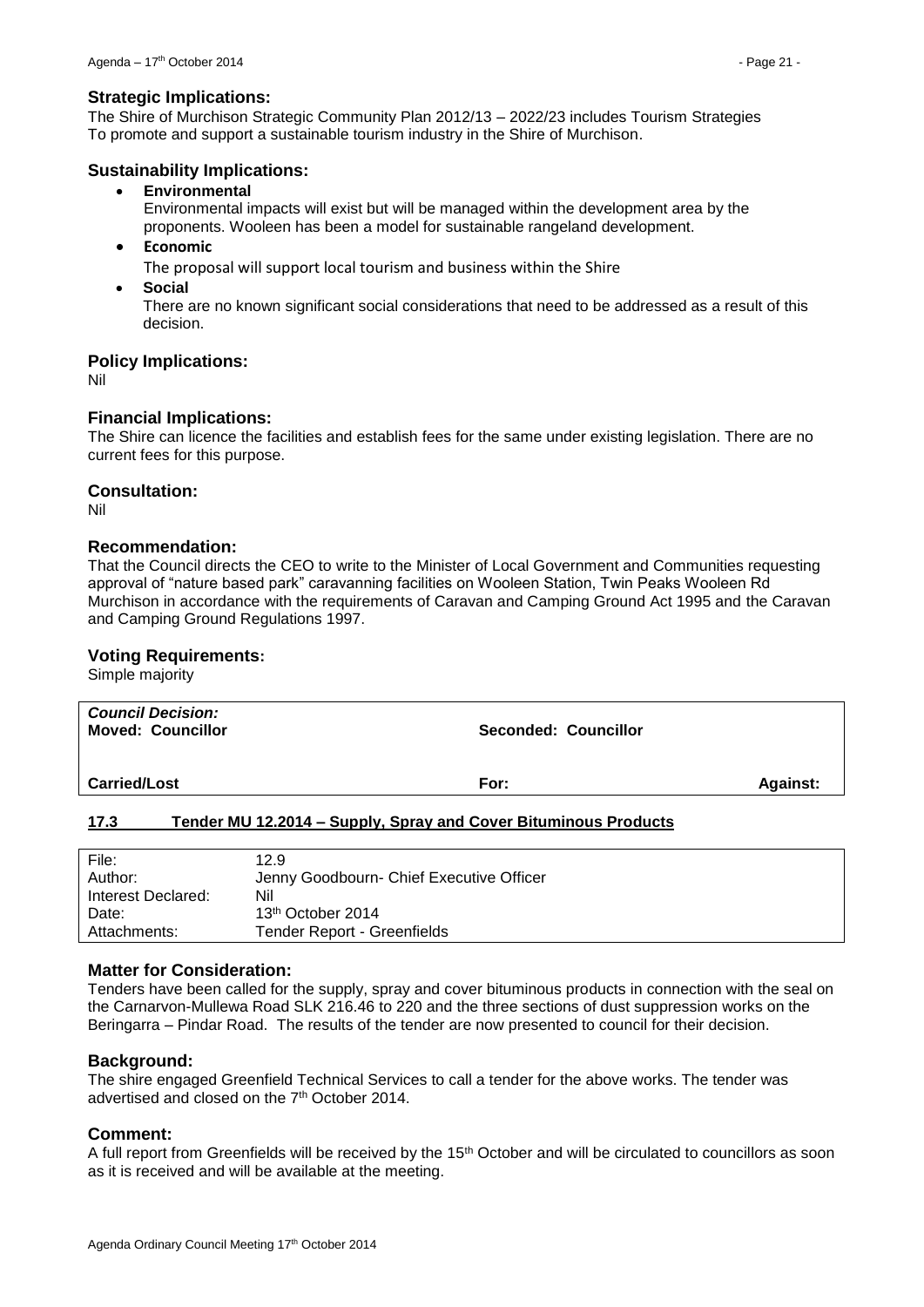#### **Statutory Environment:**

Local Government Act 1995 s.3.57 and the Local Government (Functions and General) Regulations 1996 – Part 4- tenders for providing goods and services. Shire of Murchison purchasing policy.

#### **Strategic Implications:**

Nil

# **Sustainability Implications:**

- **Environmental:**
	- There are no known significant environmental considerations
- **Economic:** There are no known significant economic considerations
- **Social:** There are no known significant considerations

# **Policy Implications:**

Nil

# **Financial Implications:**

The scheduled works have been included in the transport section of the adopted budget.

#### **Consultation:**

Brian Wundenberg – Works Supervisor Michael Keane - Greenfields

#### **Recommendation:**

To be advised following receipt of the Greenfields report.

#### **Voting Requirements:**

Simple Majority

| <b>Council Decision:</b><br><b>Moved: Councillor</b> | <b>Seconded: Councillor</b> |                 |
|------------------------------------------------------|-----------------------------|-----------------|
| <b>Carried/Lost</b>                                  | For:                        | <b>Against:</b> |

# <span id="page-21-0"></span>**17.4 Tender MU 13.2014 – Supply and Deliver Sealing Aggregates**

| File:<br>Author:   | 12.9<br>Jenny Goodbourn- Chief Executive Officer |
|--------------------|--------------------------------------------------|
| Interest Declared: | Nil                                              |
| Date:              | 13 <sup>th</sup> October 2014                    |
| Attachments:       | Tender Report - Greenfields                      |

#### **Matter for Consideration:**

Tenders have been called for the supply and delivery of sealing aggregates in connection with the seal on the Carnarvon-Mullewa Road SLK 216.46 to 220 and the three sections of dust suppression works on the Beringarra – Pindar Road. The results of the tender are now presented to council for their decision.

#### **Background:**

The shire engaged Greenfield Technical Services to call a tender for the above works. The tender was advertised and closed on the 7<sup>th</sup> October 2014.

#### **Comment:**

A full report from Greenfields will be received by the 15<sup>th</sup> October and will be circulated to councillors as soon as it is received and will be available at the meeting.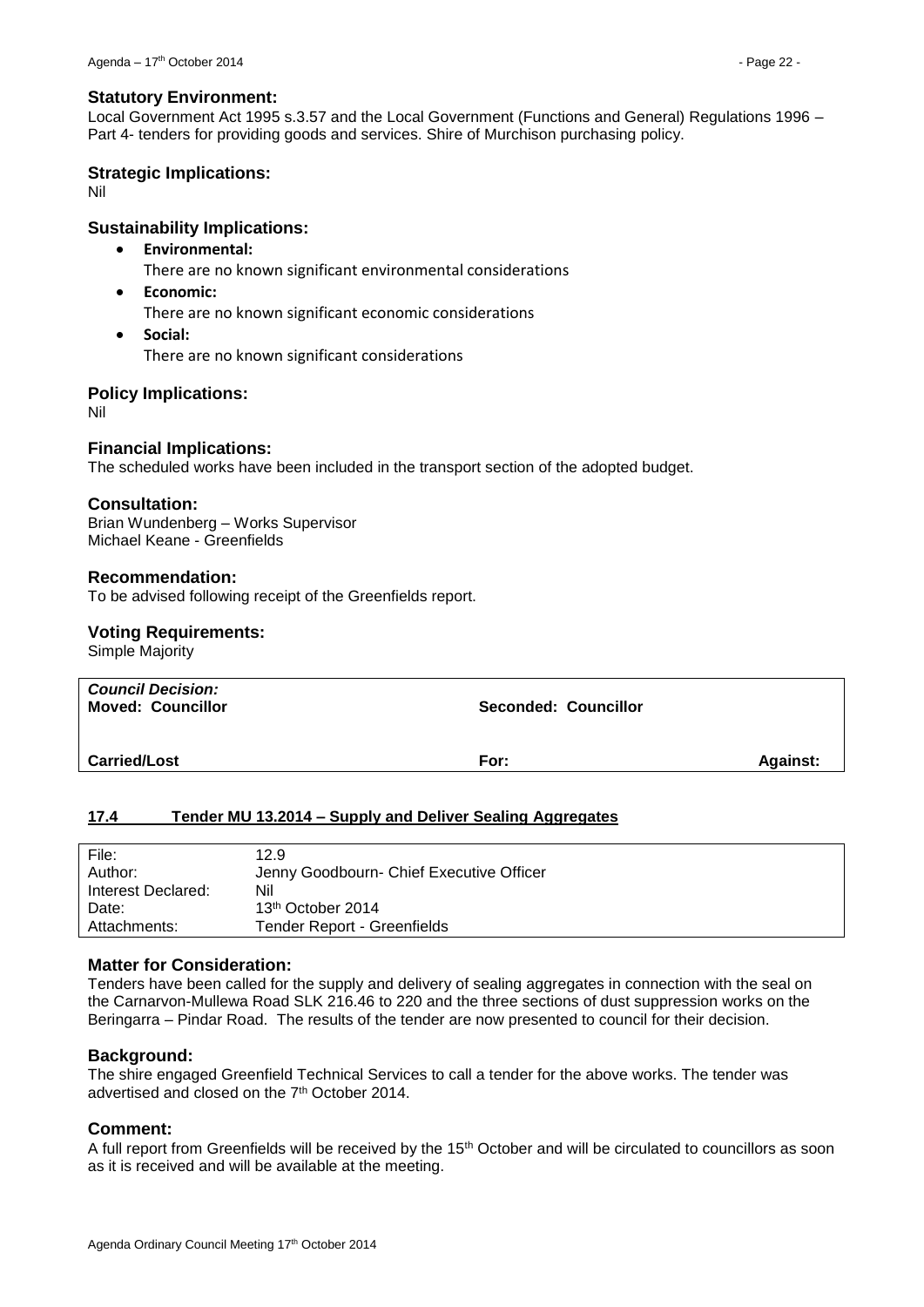#### **Statutory Environment:**

Local Government Act 1995 s.3.57 and the Local Government (Functions and General) Regulations 1996 – Part 4- tenders for providing goods and services. Shire of Murchison purchasing policy.

#### **Strategic Implications:**

Nil

#### **Sustainability Implications:**

- **Environmental:**
	- There are no known significant environmental considerations
- **Economic:**
	- There are no known significant economic considerations
- **Social:** There are no known significant considerations

#### **Policy Implications:**

Nil

#### **Financial Implications:**

The scheduled works have been included in the transport section of the adopted budget.

#### **Consultation:**

Brian Wundenberg – Works Supervisor Michael Keane - Greenfields

#### **Recommendation:**

To be advised following receipt of the Greenfields report.

#### **Voting Requirements:**

Simple Majority

| <b>Council Decision:</b><br><b>Moved: Councillor</b> | <b>Seconded: Councillor</b> |                 |
|------------------------------------------------------|-----------------------------|-----------------|
| <b>Carried/Lost</b>                                  | For:                        | <b>Against:</b> |

#### <span id="page-22-0"></span>**18. ADMINISTRATION**

#### <span id="page-22-1"></span>**18.1 Christmas Shutdown Period and associated functions**

| File:              |                         |
|--------------------|-------------------------|
| Author:            | Jenny Goodbourn         |
| Interest Declared: | No interest to disclose |
| Date:              | 17th October 2014       |
| Attachments:       | Nil                     |
|                    |                         |

#### **Matter for Consideration:**

For Council to consider the annual Christmas shutdown period and date for the staff/councillor Christmas Function.

#### **Background:**

In previous years Council has closed the Office during the Christmas/New year period. There has also been a staff/councillor Christmas Function on the Thursday night prior to the start of break.

#### **Comment:**

Most of the outside crew will be on break from Friday the 19th December. The December meeting is currently scheduled for Thursday the 18<sup>th</sup> December. The December meeting date was set as a Thursday to coincide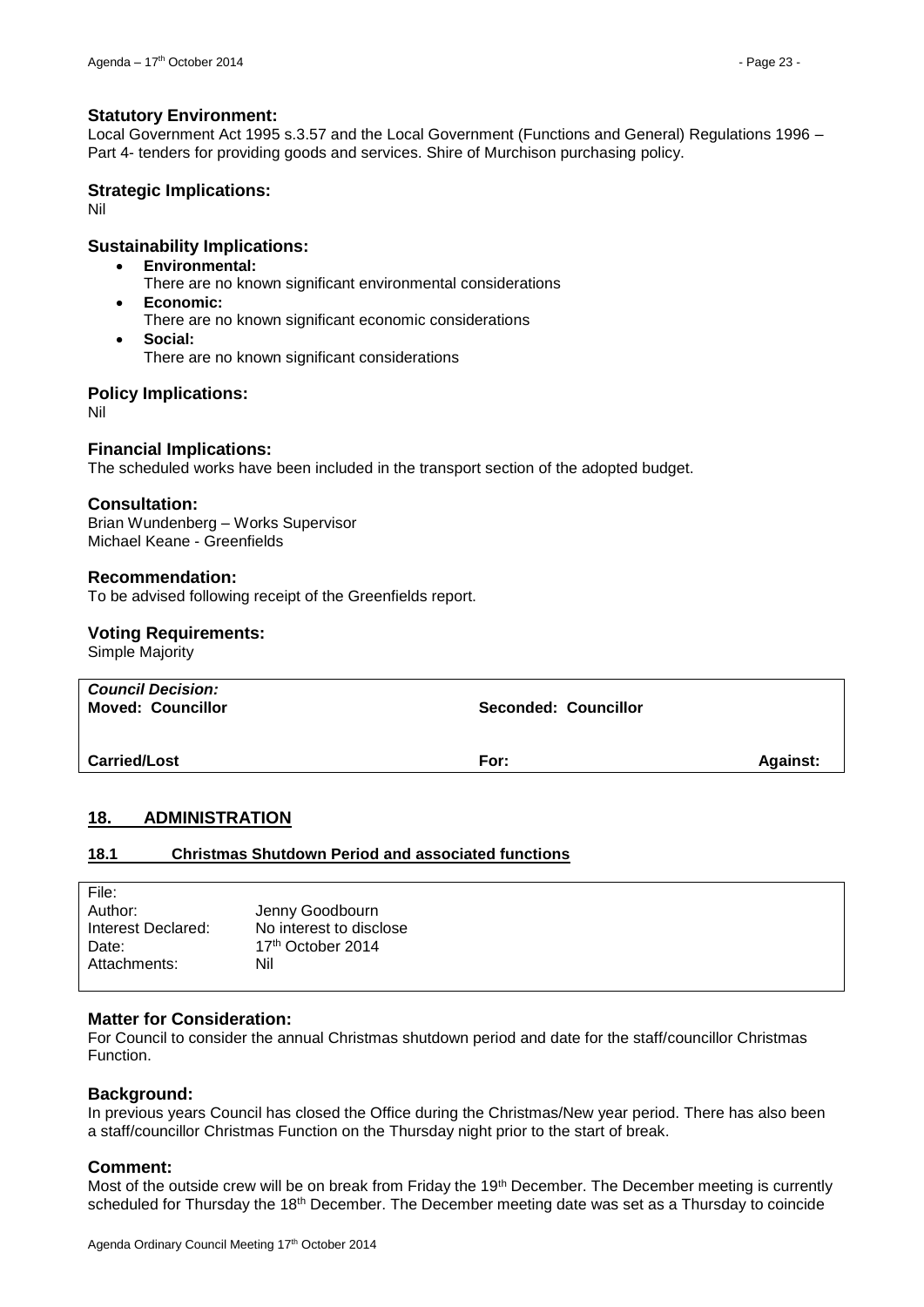with the last work day and allow for a staff/councillor function to follow that evening. This would leave the previous Saturday – the 13th December - as an available date for the Christmas Tree function. It is proposed that the office staff can take leave from Monday  $22^{nd}$  December until Friday the  $2^{nd}$  January 2015 if required and the office will run on a skeleton staff. However the CEO will be in the office for the majority of this time, only taking the public holidays, as she plans to take her leave after the Christmas/New year period.

#### **Statutory Environment:**

Nil

#### **Strategic Implications:**

Nil

# **Sustainability Implications**

- **Environmental**
	- There are no known significant environmental implications
- **Economic**
	- There are no known significant economic implications.
- **Social**
	- There are no known significant social considerations.

#### **Policy Implications:**

Nil

# **Financial Implications:**

Nil

# **Consultation:**

Brian Wundenberg, Works Supervisor

#### **Recommendation:**

- That the arrangements made by the CEO regarding the annual shutdown period be endorsed.
- That the annual staff/councillor function to be held on the 18<sup>th</sup> December commencing from 5:00pm

#### **Voting Requirements:**

Simple Majority

| <b>Council Decision:</b><br>Moved: Councillor | <b>Seconded: Councillor</b> |                 |
|-----------------------------------------------|-----------------------------|-----------------|
| <b>Carried/Lost</b>                           | For:                        | <b>Against:</b> |
| .                                             |                             |                 |

#### <span id="page-23-0"></span>**18.2 Request for Annual Leave - CEO**

| File:              | 4.20                                      |
|--------------------|-------------------------------------------|
| Author:            | Jenny Goodbourn - Chief Executive Officer |
| Interest Declared: | No interest to Disclose                   |
| Date:              | 17 <sup>th</sup> October 2014             |
| Attachments:       | Nil                                       |
|                    |                                           |

#### **Matter for Consideration:**

Approval of annual leave for the CEO and notice of appointment of relieving CEO.

#### **Background:**

The CEO would prefer to apply for annual leave during January or February each year to enable her to visit the cottages she and her husband have in Tasmania. The CEO last took leave from the13th January 2014 to 14<sup>th</sup> February 2014 inclusive. Apart from that the odd few days have been taken away from the settlement in the last few months. The proposed leave is for a period of five weeks. Further annual leave would not be requested until early 2016.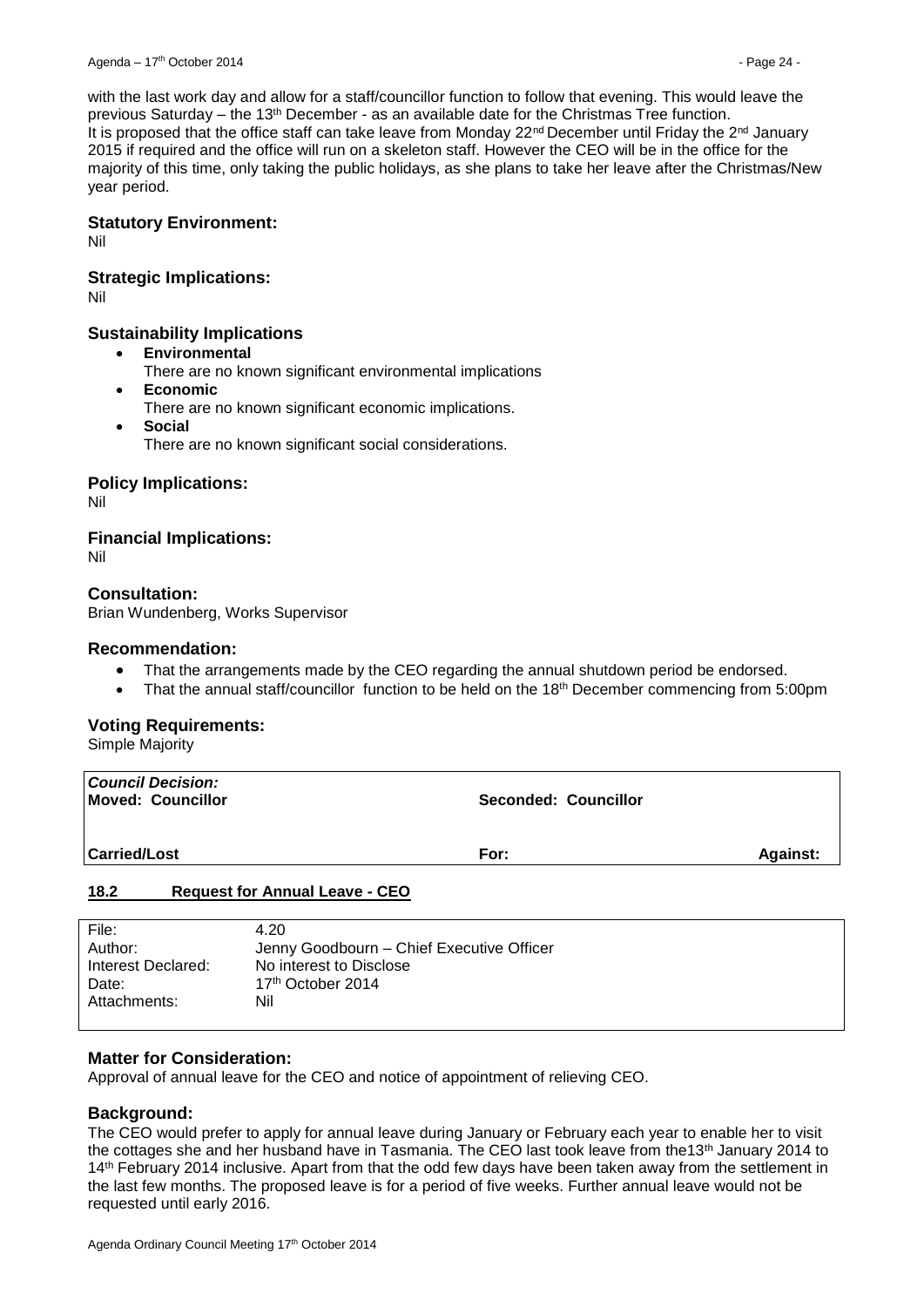#### **Comment:**

The Chief Executive Officer requests Council approval to take leave for the period commencing  $12<sup>th</sup>$  January 2015 to 13th February 2015 inclusive (five weeks).

The CEO's Annual leave needs to be approved by council.

Last year the Deputy CEO covered for the leave and was appointed Acting CEO for the period. However the Deputy CEO had to leave earlier in the year and our new Senior Finance Officer was only appointed in June. She is not as experienced in the running of a shire and would not be comfortable to be Acting CEO for the period. Also last break the CEO was contactable by email and mobile to advise of any urgent items that needed a handover but actually ended up spending quite a bit of her time working on shire

matters.

It would therefore be preferable to try and secure a relieving CEO for the period from outside the shire. If council are in agreement the CEO will try to source a suitable person to provide the cover. Alternatively council may wish to suggest someone or approach WALGA to see if they can assist.

There is no meeting scheduled for January and the CEO would be back in time for the February meeting. The SFO is taking leave from Christmas but will be back in work on the 8<sup>th</sup> January to allow a handover period.

# **Statutory Environment:**

The Local Government Act 1995 requires the Council to appoint a CEO. Although there are no Regulations concerning the appointment of Acting CEO's it would be prudent to ensure the appointment of a Relieving CEO is formalised.

#### **Strategic Implications:**

Nil

# **Sustainability Implications**

- **Environmental**
	- There are no known significant environmental implications
- **Economic** There are no known significant economic implications.
- **Social** There are no known significant social considerations.

#### **Policy Implications:**

Nil

**Policy Implications:**

Nil

**Financial Implications:** Nil

**Consultation:**

Nil

#### **Recommendation:**

That annual leave for the Chief Executive Officer be approved for the period commencing 12<sup>th</sup> January 2015 to 13th February 2015 inclusive (five weeks).

That subject to the CEO's leave approval, a relieving CEO is arranged to cover the period of the leave.

# **Voting Requirements:**

Simple Majority

| <b>Council Decision:</b><br>Moved: Councillor | Seconded: Councillor |                 |
|-----------------------------------------------|----------------------|-----------------|
| <b>Carried/Lost</b>                           | For:                 | <b>Against:</b> |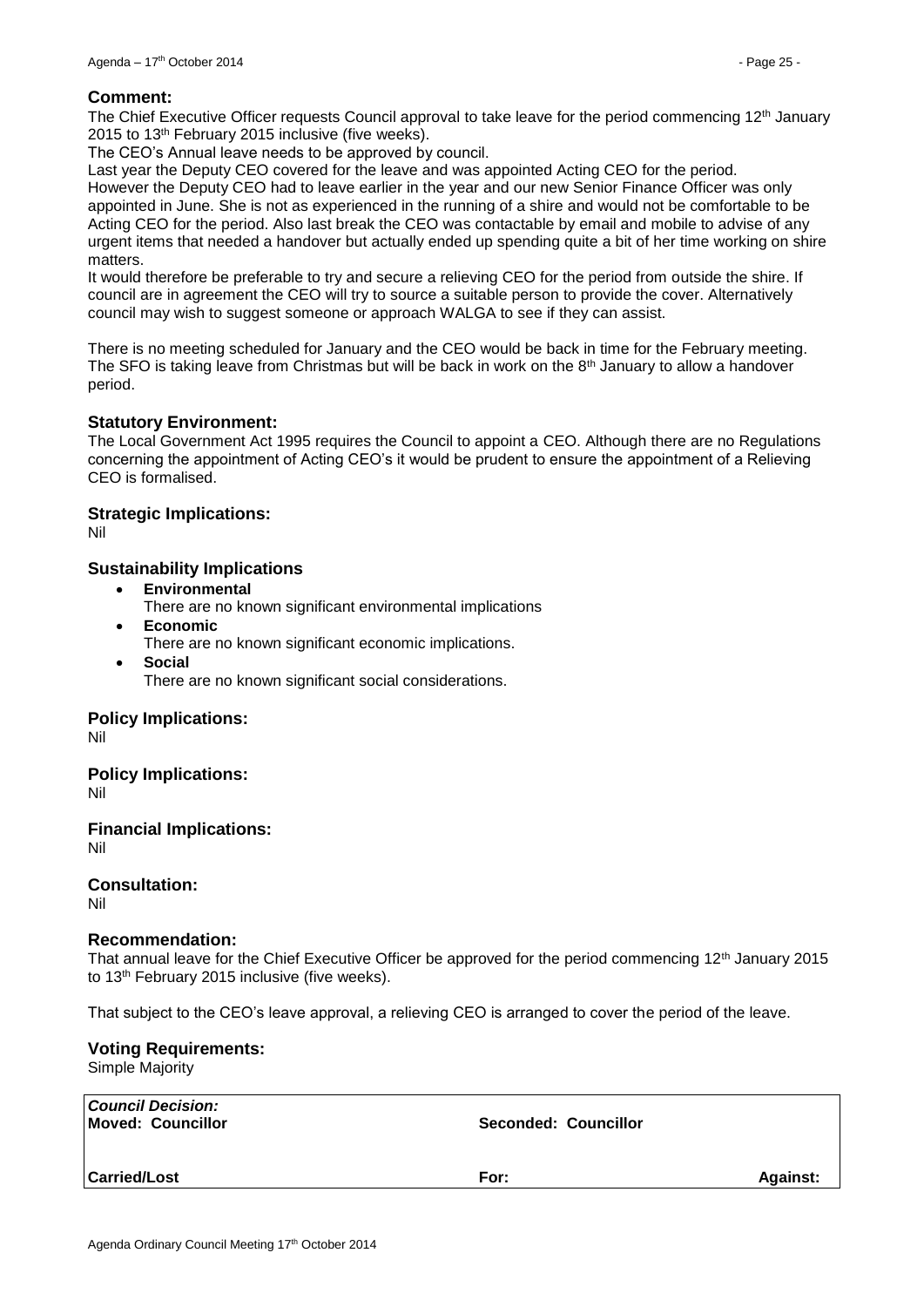#### <span id="page-25-0"></span>**18.3 DFES – Community Fire Manager Pastoral**

| File:              | 5.1                                                         |
|--------------------|-------------------------------------------------------------|
| Author:            | Jenny Goodbourn                                             |
| Interest Declared: | Nil                                                         |
| Date:              | 15th August 2014                                            |
| Attachments:       | <b>CESM LG Costs; Appeal Minister &amp; Minister - CESM</b> |

#### **Matter for Consideration:**

Response from Minister Joe Francis MLA to the letter sent regarding removal of the CESM position.

#### **Background:**

At the August meeting council resolved: *That council write to the Minister for Emergency Services and ask him to reconsider his decision to take away the position of Community Fire Manager Pastoral.* The CEO wrote a letter to the Minister on the 1<sup>st</sup> September asking for them to reconsider funding the position.

#### **Comments:**

The Minister has replied – see attachment. In the letter which was received initially from Kim Lambkin, Superintendent, Mid West Gascoyne region of DFES, it was stated that if the position was to continue it would need to be established on a cost sharing basis through the LGA's involved with one of the LGA's being the designated employer. There was nothing in the letter to say that this position would also be jointly funded by DFES.

The Minister's letter says that the position was originally funded for two years in 2009 but with the intention that the position would become jointly funded by the shires and DFES, as is the case with the other CESM positions throughout the state.

There has been no other contact from DFES to discuss the matter and no indication of costs involved. Mr Vince Catania, MLA recently spoke to the CEO as he had been looking into concerns raised to him about the loss of the position and said that DFES had advised him that it would be jointly funded and that they had spoken to the shires concerned.

It would appear that there has been some confusion around whether the shires had to provide all the funding or whether DFES would jointly fund it and a lack of communication from DFES to discuss the matter. The Minister's letter says that DFES have been unable to secure financial support from the Local

Governments concerned and I wonder if other LGA's assumed they would have to provide all the funding as we did.

I think we need to go back to DFES and explain we didn't know that there could be joint funding and look at the options again with some actual figures and then see if the LGA's involved would be prepared/able to proceed with an agreement.

#### **Statutory Environment:**

Nil

#### **Sustainability Implications:**

**Environmental**

There are no known significant environmental implications associated with this decision

- **Economic**
	- There are no known significant economic implications associated with this decision
- **Social**

There are no known significant social considerations associated with this decision

#### **Strategic Implications:**

Nil

# **Policy Implications:**

Nil

# **Financial Implications:**

Nil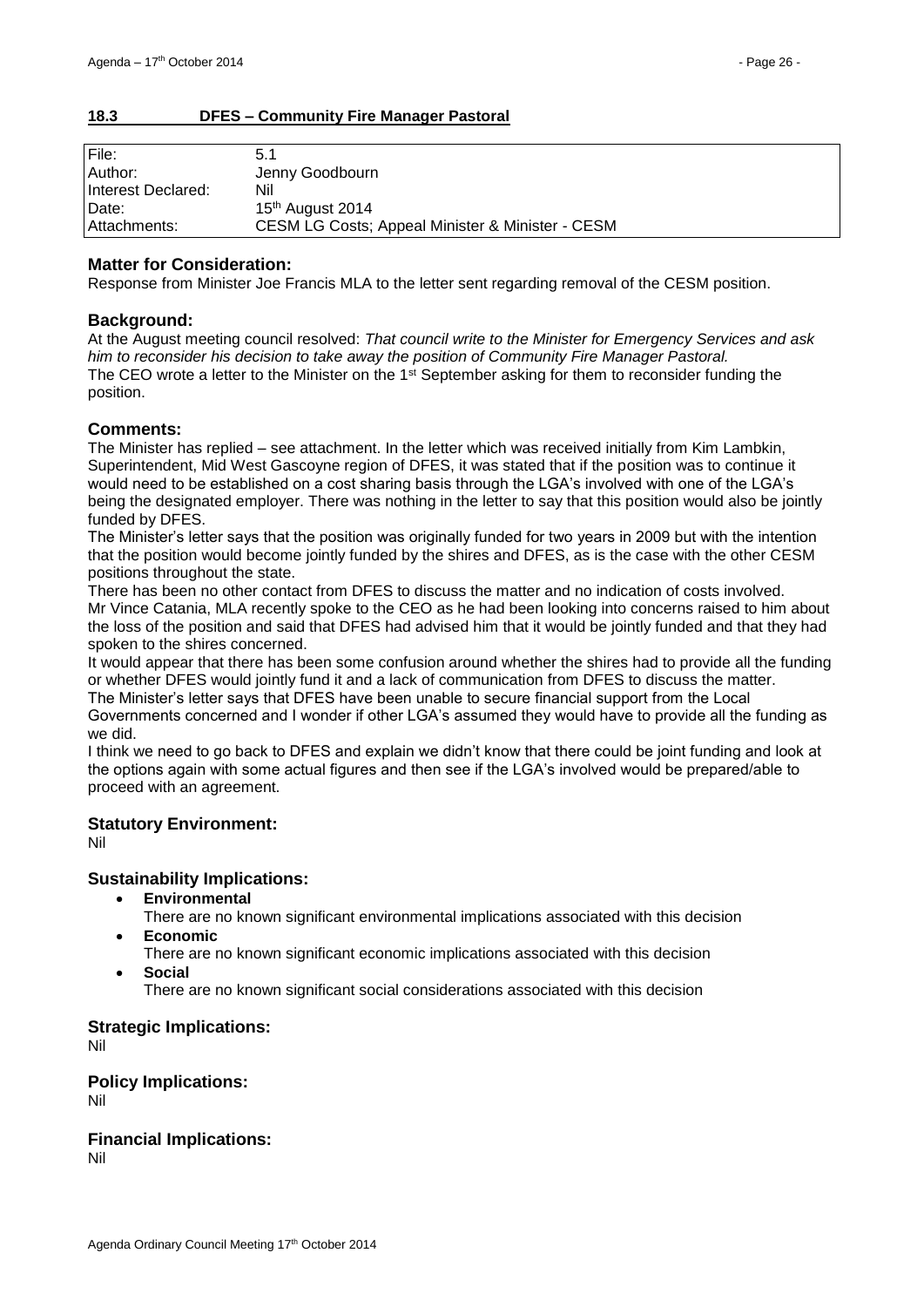#### **Consultation:**

Nil

#### **Recommendation:**

That council authorises the CEO to investigate with DFES and the LGA's involved to establish the full cost implications and viability of making the position a permanent LGA/DFES co-funded position.

#### **Voting Requirements:**

Simple Majority

| <b>Council Decision:</b><br><b>Moved: Councillor</b> | Seconded: Councillor |                 |
|------------------------------------------------------|----------------------|-----------------|
| <b>Carried/Lost</b>                                  | For:                 | <b>Against:</b> |
| 18.4<br>Thanks - Mr & Mrs Paramor                    |                      |                 |

# <span id="page-26-0"></span>File: 4.30 Author: Jenny Goodbourn – Chief Executive Officer<br>
Interest Declared: No interest to Disclose No interest to Disclose Date: 17<sup>th</sup> October 2014 Attachments: Thanks

#### **Matter for Consideration:**

Acknowledgement of letter of thanks from Mr & Mrs Paramor.

#### **Background:**

Back on the 2<sup>nd</sup> of September a couple had an accident in their car just south of the Ballinyoo Bridge, a passing motorist picked them up and brought them to the settlement. They were a bit shaken up but luckily not seriously injured. The administration staff looked after them and helped with phone calls to their insurance company and making arrangements. The works supervisor offered to go and collect the car and keep it at the depot until the insurers could arrange for its collection or until we could take it to Geraldton as we were having to take a float over to collect some plant at the end of the week.

In the end their insurers arranged to send out a break down truck to pick up the car but could offer no assistance to Mr & Mrs Paramor – suggesting we put them on the next mail truck to get them back to Geraldton.

In the end Leanne took them over to Geraldton that afternoon as we wanted to make sure they were OK and could get medical assistance if required. It also gave them an opportunity to collect their belongings from their car on the way past.

#### **Comment:**

We have received a letter of thanks from Mr & Mrs Paramor – see attachment. It is nice to know that we did make a difference to what was obviously a traumatic event for them and helped them sort out the situation. Unfortunately none of the "scratchies" came up big – but the thought was lovely and it was good to know that they were safe and well.

#### **Statutory Environment:**

Nil.

#### **Strategic Implications:**

Nil

#### **Sustainability Implications**

- **Environmental**
	- There are no known significant environmental implications
- **Economic**
- There are no known significant economic implications.
- **Social**

There are no known significant social considerations.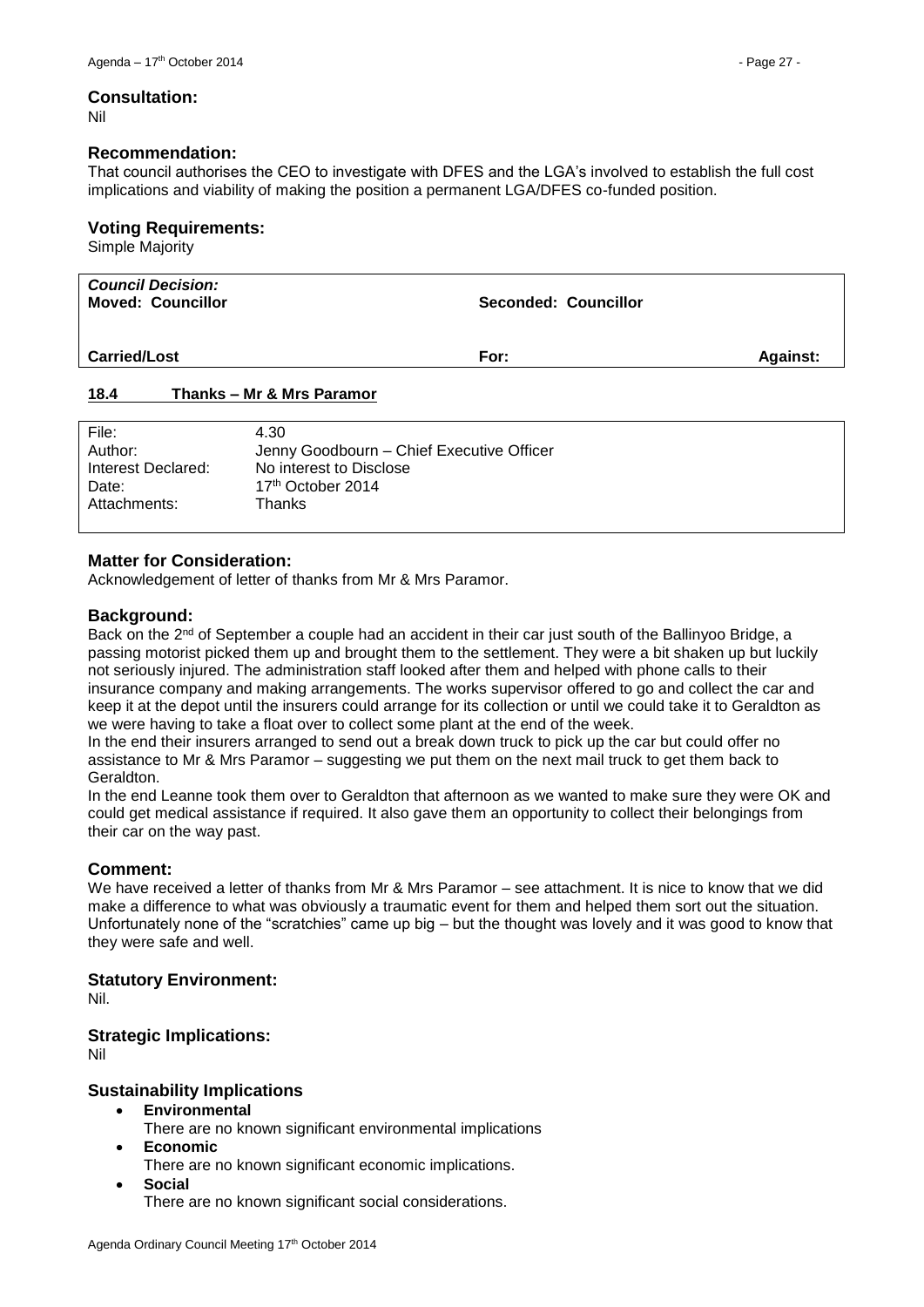#### **Policy Implications:** Nil

**Policy Implications:** Nil

**Financial Implications:** Nil

#### **Consultation:** Nil

# **Recommendation:**

That council note the letter of thanks from Mr & Mrs Paramor.

# **Voting Requirements:**

Simple Majority

| Council Decision:<br>Moved: Councillor | <b>Seconded: Councillor</b> |                 |
|----------------------------------------|-----------------------------|-----------------|
| <b>Carried/Lost</b>                    | For:                        | <b>Against:</b> |

# <span id="page-27-0"></span>**19. NOTICE OF MOTION**

# <span id="page-27-1"></span>**20. CEO ACTIVITY REPORT**

| Date                                      | <b>Activity</b>                                                                                                                                                                                                                                                                                          |
|-------------------------------------------|----------------------------------------------------------------------------------------------------------------------------------------------------------------------------------------------------------------------------------------------------------------------------------------------------------|
| <b>CEO</b>                                |                                                                                                                                                                                                                                                                                                          |
| 11 <sup>th</sup> September                | CEO in Geraldton for specialist appointment.                                                                                                                                                                                                                                                             |
| 15 <sup>th</sup> September                | Meeting with Jarrad and David of LGIS at Murchison. Review of insurance, OH&S and asset<br>services.                                                                                                                                                                                                     |
| 15 <sup>th</sup> September                | Meeting with Shire President, Works Supervisor and Squires Resources.                                                                                                                                                                                                                                    |
| 21 <sup>st</sup> September                | Australasian Safari in Settlement, CEO and Shire President attended VIP drinks with<br>organisers. Weather awful - strong winds and dust storms then cold and rain. Still seemed to<br>be a great event with lots of competitors and some very good helicopter and plane landings in<br>the dust storms. |
| 22 <sup>nd</sup> September                | Meeting with Michael Collins of the caravan and camping show (here with safari) re<br>roadhouse and tourism.                                                                                                                                                                                             |
| 24th September                            | Project Officer and Accident Prevention Working Group Meetings                                                                                                                                                                                                                                           |
| 24th September                            | Contact regarding the Anzac centenary grant we had applied for. Needed further quotes<br>which CEO supplied to them.                                                                                                                                                                                     |
| 25th September                            | Discussion with Vince Catania regarding loss of CESM position                                                                                                                                                                                                                                            |
| 25 <sup>th</sup> September                | Meeting with Steve Dart re power issues in the settlement                                                                                                                                                                                                                                                |
| 30 <sup>th</sup> September                | Followed up on closure of roadhouse position advertising                                                                                                                                                                                                                                                 |
| 1 <sup>st</sup> October                   | Dealt with problems with RCD not working at one of the power points in the caravan park.<br>Referred to Kevin Crowe and isolated power point as RCD had failed.                                                                                                                                          |
| 2 <sup>nd</sup> October                   | Shire president met with CEO for catch up on current issues                                                                                                                                                                                                                                              |
| 3 <sup>rd</sup> October                   | CEO in Geraldton.                                                                                                                                                                                                                                                                                        |
| 6 <sup>th</sup> October                   | Interview with possible new operators of roadhouse and caravan park                                                                                                                                                                                                                                      |
| 6 <sup>th</sup> -8 <sup>th</sup> October  | Phil Swain - EHO on site at Murchison for 6 monthly visit. Reviewed status of ongoing issues<br>and developments.                                                                                                                                                                                        |
| 7 <sup>th</sup> October                   | Geoff Gard left Murchison. Debra Gard will stay on until end of October as previously<br>advised. Shire will assist with lawns etc. until new operators take over.                                                                                                                                       |
| 9 <sup>th</sup> -10 <sup>th</sup> October | CEO in Geraldton. Follow up with specialist and dentist appointment.                                                                                                                                                                                                                                     |